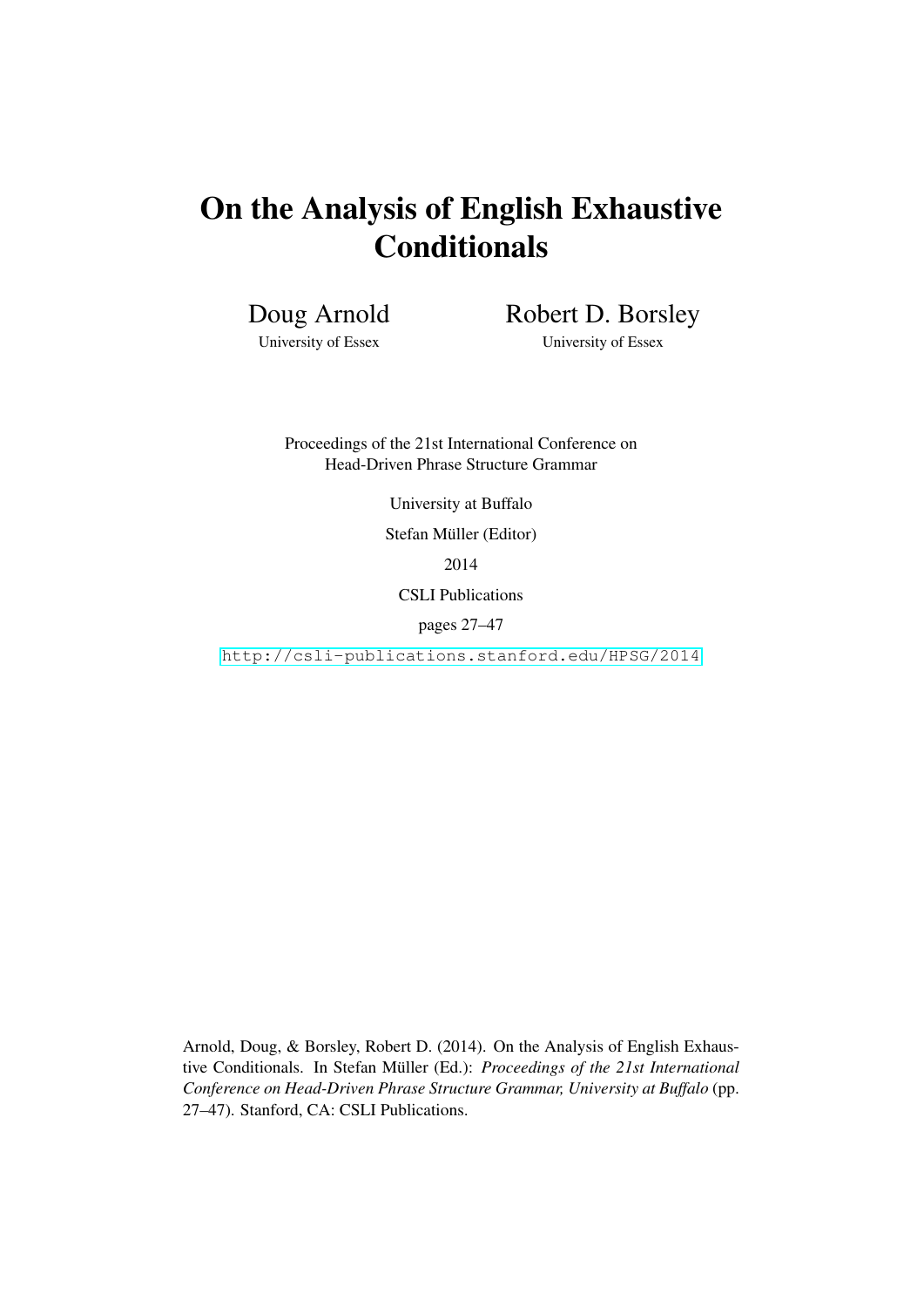#### **Abstract**

So-called 'Exhaustive Conditionals' (ECs, also known as 'Unconditionals') have been an important focus of recent research. We develop an HPSG analysis of governed ECs (e.g. 'no matter how intelligent the students are...'), sketch an approach to ungoverned ECs (e.g. 'however intelligent the students are...'), and evaluate three possible analyses of reduced ECs (e.g. 'no matter how intelligent the students...', 'however intelligent the students...').

## **1 Introduction**

Free relatives such as the emphasised part of (1) have had considerable attention within syntactic theory, including HPSG (e.g. Müller, 1999; Kubota, 2003). The superficially similar construction in (2) has had rather less.

- (1) They will do *whatever you do*.
- (2) They will do that *whatever you do*.

The free relative in (1) is an argument whereas the construction in (2) is an adjunct. Some have supposed that this is the only difference – that the construction in (2) is just an adjunct free relative (e.g. Abeillé and Borsley, 2008). But it is clear that we have a rather different construction in (2). The free relative in (1) can be paraphrased with *any* but not with *no matter*:

- (3) They will do *anything you do*.
- (4) \*They will do *no matter what you do*.

The opposite is true with the construction in (2):

- (5) \*They will do that *anything you do*.
- (6) They will do that *no matter what you do*.

Following Huddleston and Pullum (2002: 761-5, 985-91) (henceforth H&P), we refer to the construction in (2) and its paraphrase with *no matter* in (6) as *exhaustive conditionals* (henceforth ECs). They have also been called 'unconditionals' (Zaefferer, 1990; Rawlins, 2013, 2008).<sup>1</sup>

A further type of EC is exemplified by (7) and (8) – we will call these '*or* ECs':

(7) They will do that *(no matter) whether it's essential or not*.

<sup>†</sup>We are grateful to many colleagues for helpful discussion, notably several anonymous referees for, and participants at, HPSG21 in Buffalo. Remaining flaws are purely our fault.

<sup>&</sup>lt;sup>1</sup>As noted, ECs are always adjuncts. Free relatives are often arguments, but they can also be adjuncts. This can lead to ambiguity; e.g. *They will be there whenever you are there.* can be understood as either a free relative ('They will be there all the time you are') or an EC ('They will be there no matter when you are there').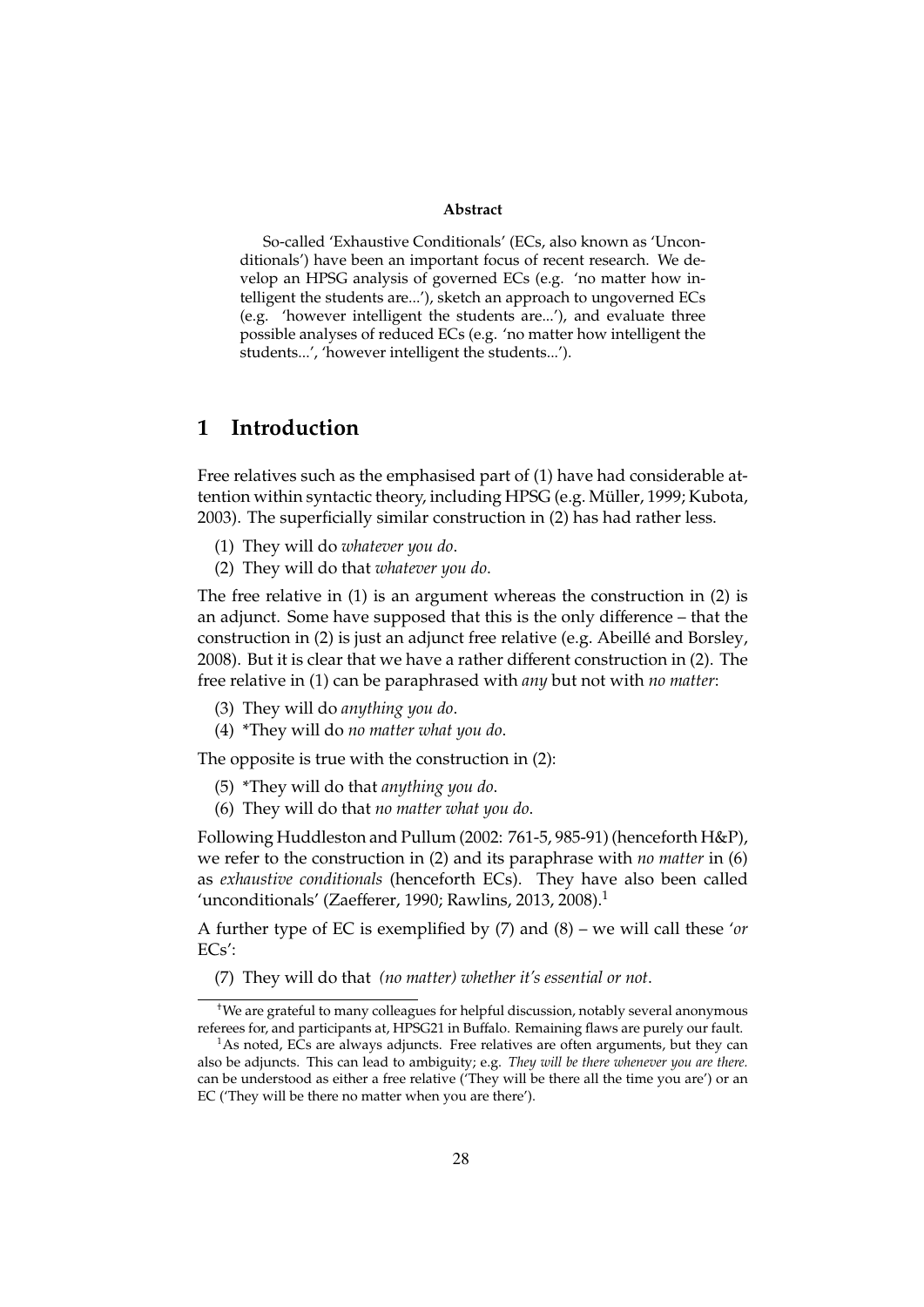#### (8) Kim will have fun *(no matter) whether he goes to Wales or to Scotland*.

H&P call ECs involving '*wh-ever*' words, as in (2), 'ungoverned ECs', in contrast to 'governed ECs', like (6) and similar examples with *irrespective* and *regardless*, as in (9) and (10). As well as this terminology, we will sometimes talk about *no matter* ECs and *wh-ever* ECs.

- (9) They will do that *regardless of what you do*.
- (10) They will do that *irrespective of what you do*.

Both *no matter* and *or* ECs look like interrogatives, and despite the superficial resemblance to free relatives, H&P and Rawlins (2008, 2013) argue that *wh-ever* ECs are also interrogatives. H&P (p.989) note that *wh-ever* ECs are like interrogatives in allowing the *wh*-element to be modified by *the hell*:

|                                  | whatever the hell       | that means. |
|----------------------------------|-------------------------|-------------|
| (11) We must be attractive, $\{$ | no matter what the hell |             |

Free relatives do not allow this:

(12) \*Whoever the hell said that was wrong.

They also note that ECs, like interrogatives, allow multiple *wh*-elements:

(13)  $\left\{\begin{array}{c}$  Whoever  $\left\{\begin{array}{c} \text{No matter who} \end{array}\right\}$  said what to whom we must move on.

This is not possible with free relatives:

(14) \*Whoever said what to whom is going to be severely dealt with.

Similarly, Rawlins (2013, 148-9) notes that the *What was X doing Y* idiom (with the interpretation of 'why') appears in interrogatives and ECs but not free relatives:

- (15) Whatever they were doing reading her mail, it didn't lead to any legal problems.
- (16) \*She didn't worry about whatever they were doing reading her mail.

So, in (15) the idiomatic interpretation of 'regardless of the reason why they were reading her mail' is available. In contrast, (16) cannot be interpreted as 'she did not worry about why they were reading her mail'.<sup>2</sup>

Thus, there seems to be quite strong evidence that ECs are interrogatives, *wh*-interrogatives in the case of *wh-ever* ECs, disjunctive interrogatives in the case of *or* ECs, and most kinds of interrogatives in the case of *no matter* and other governed ECs.

As regards polar interrogatives, governed ECs are possible without obvious restrictions, e.g. (17) is a simple polar interrogative, (18) and (19) are

<sup>&</sup>lt;sup>2</sup>Though of course (16) has a perfectly good non-idiomatic interpretation involving a free relative, where *whatever they were doing reading her mail* is interpreted as meaning 'the thing (whatever it was) they were doing'.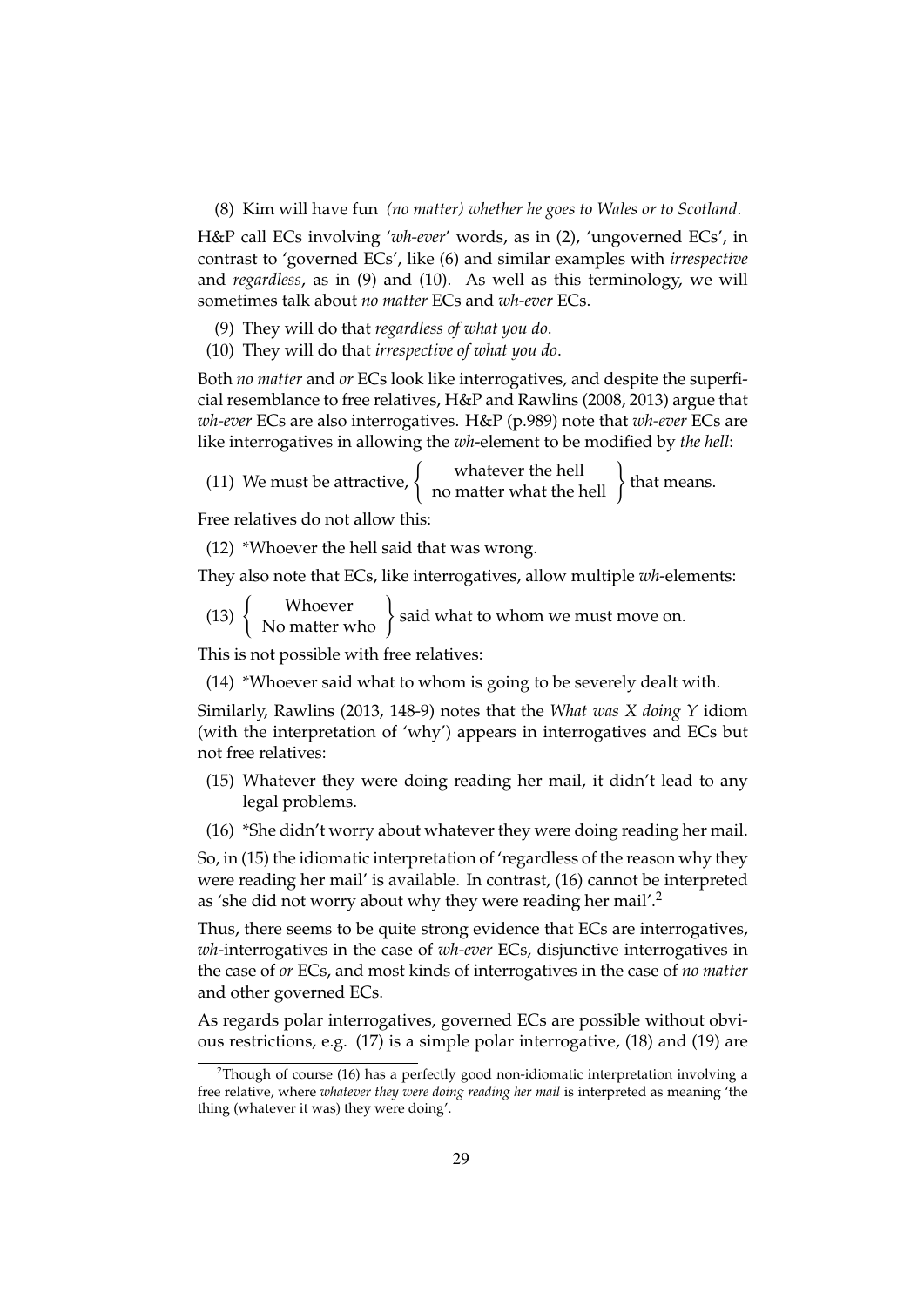alternative polar interrogatives:

- (17) We will do it, no matter whether the staff complain.
- (18) I'll manage, (no matter) whether you help or you do nothing.
- (19) I'll manage, (no matter) whether you help or not.

Alternative polar interrogatives can be governed or ungoverned ECs, but there is a restriction that bare polar interrogatives cannot function as ECs, so *no matter* is obligatory in (17).

Similarly, as regards constituent questions, governed ECs seem to exhibit the full range of possibilities:

- (20) no matter *who*/*what*/*which problems*/*whose ideas* you talk about
- (21) no matter *when*/*where*/*why*/*how cheaply* they do it.

There are no obvious restrictions on the *wh*-phrase, except that pied-piping is restricted, as it is in normal questions – the contrast between the ECs in (22) parallels that with the normal interrogatives in (23):

- (22) a. no matter *what* the students are worried about b. ?no matter *about what* the students are worried
- (23) a. *What* are the students worried about? b. ?*About what* are the students worried?

Ungoverned ECs are similar, and examples corresponding to (20) and (21) without the *no matter* and with the appropriate *wh-ever* expression are possible.<sup>3</sup>

However, ECs have a number of special properties compared to normal interrogatives. Most obviously, on the semantic side, they are interpreted not as questions but as a kind of conditional. This is clearest with *or* ECs, e.g. (7) is interpreted roughly as:

(24) They will do that *if it's essential and if it is not essential*.

And unlike questions, whose typical discourse function is to raise issues, the point of an EC is to explicitly *remove* an issue from discussion, to 'take it off the table'. So, for example, *They will do that no matter what you do* conveys that your potential actions are irrelevant to the issue at hand (hence the name 'unconditionals'). Unsurprisingly, they carry a presupposition that the issue to be removed would otherwise be somehow 'live', hence the bizarreness of (25a), compared to (25b):

(25) a. #This restaurant will succeed, no matter who the goalkeeper is. b. This team will succeed, no matter who the goalkeeper is.

<sup>3</sup>The only exception is that there is a lexical gap with *why*: the expression *why ever* is not a normal *wh-ever* expression – it is only used as an emphatic form of *why*, expressing surprise. *Why ever did she go?* means something like *Why on earth did she go?*, and cannot be used as an EC.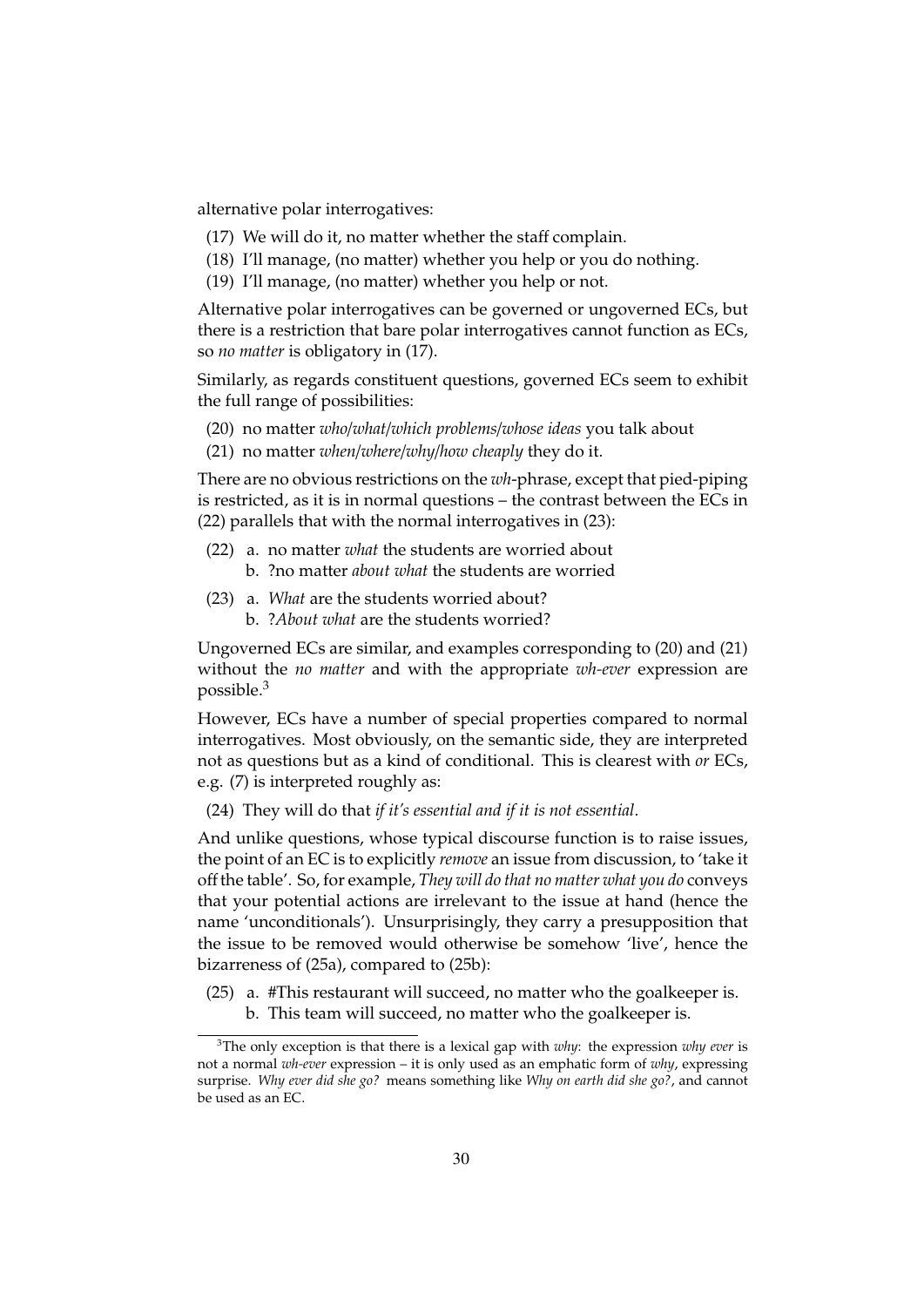The name 'exhaustive conditional' arises from the fact that they seem to be acceptable only if *all* 'live' possibilities are covered. For example (8) is only felicitous if Wales and Scotland are the only potential destinations, and the following is only acceptable on the presupposition that all outcomes involve Granny getting drunk to some degree:

(26) It'll be okay, no matter how drunk Granny gets.

Syntactically, ECs differ from other embedded interrogatives in two respects. First, ECs are required to be finite. Compare the EC in (27) with the normal embedded interrogative in (28):

- (27) \*They will leave, no matter what to do.
- (28) I wonder what to do.

Second, they display more freedom, in allowing what H&P call 'reduction', that is, what might be interpreted as omission of the copula:

(29) a. It's hard to explain this, however good the students (are). b. It's hard to explain this, no matter how good the students (are).

This reduction is not possible in ordinary *wh*-interrogatives, either root or embedded:<sup>4</sup>

- (30) a. How good \*(are) the students?
	- b. I wonder how good the students \*(are).

There are a number of descriptive and theoretical challenges here, which are addressed in the remainder of the paper. Section 2 develops a basic HPSG analysis for unreduced ECs, focussing on governed cases involving *no matter*. Section 3 considers the description of reduced ECs, and considers a number of possible HPSG approaches. Our starting point is the framework of Ginzburg and Sag (2001) (G&S), in particular, the analysis of interrogatives.

## **2 An Analysis of Un-reduced ECs**

In discussing un-reduced ECs, governed cases seem to pose fewer challenges, with ECs governed by *no matter* being the most straightforward.

The following suggests that nothing can intervene between *no* and *matter* in *no matter*:

|                                                                   | real             |  |
|-------------------------------------------------------------------|------------------|--|
| (31) *They will do that, no $\{$ serious $\}$ matter what you do. |                  |  |
|                                                                   | $\left $ earthly |  |

<sup>4</sup> Interestingly, it is also possible in comparative correlatives, a point we shall return to: *The better the students (are), the more fun the classes (are)*.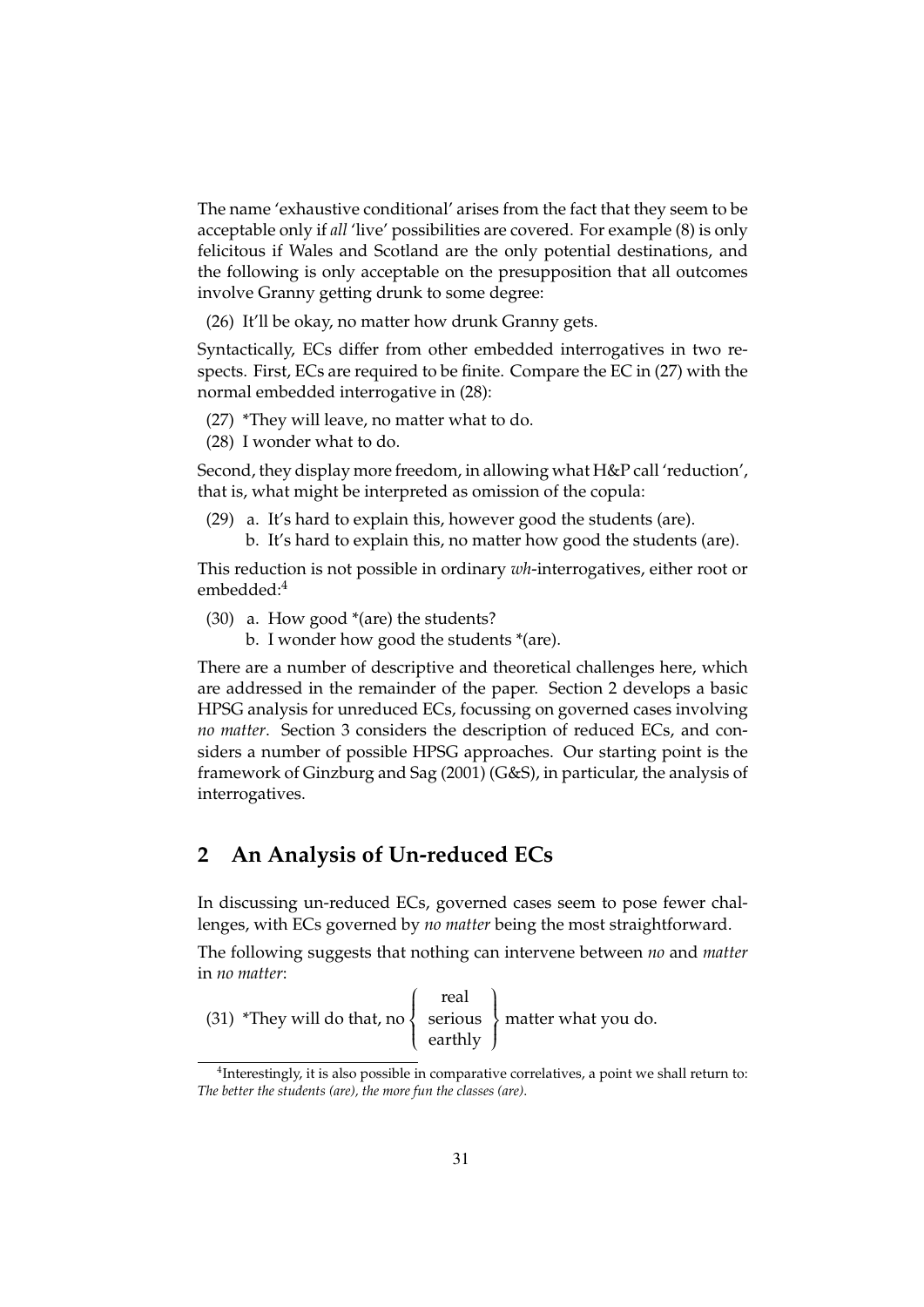We conclude that *no matter* is a single lexical item, and given the preceding discussion, we assume it takes an interrogative complement and heads a conditional adjunct. Following H&P (p.761), we assume that it is a preposition. So example (32) will have a structure like (33).

(32) It's hard to explain this, no matter how good the students are.



We suggest the following lexical description for *no matter*.



The value of arg-st here allows *no matter* to take as its complement any finite (VFORM *fin*) clause (HEAD *verbal*) which is interrogative (cf. the CONT value of *question*), and which is not a main clause (cf. the minus value for the independent clause (IC) feature). We will return to the NULL boolean feature in the discussion of reduced ECs.

This will license all the examples of governed ECs discussed above. For example, since head *verbal* subsumes both verbs and complementisers, it is compatible with all forms of embedded polar questions (headed by a complementiser like *whether* or *if*), and constituent questions (which, following G&S, we assume are headed by verbs):

- (35) no matter whether you go
- (36) no matter whether you go or not
- (37) no matter how clever the students appear to be

The minus value for ic (independent clause) not only excludes inverted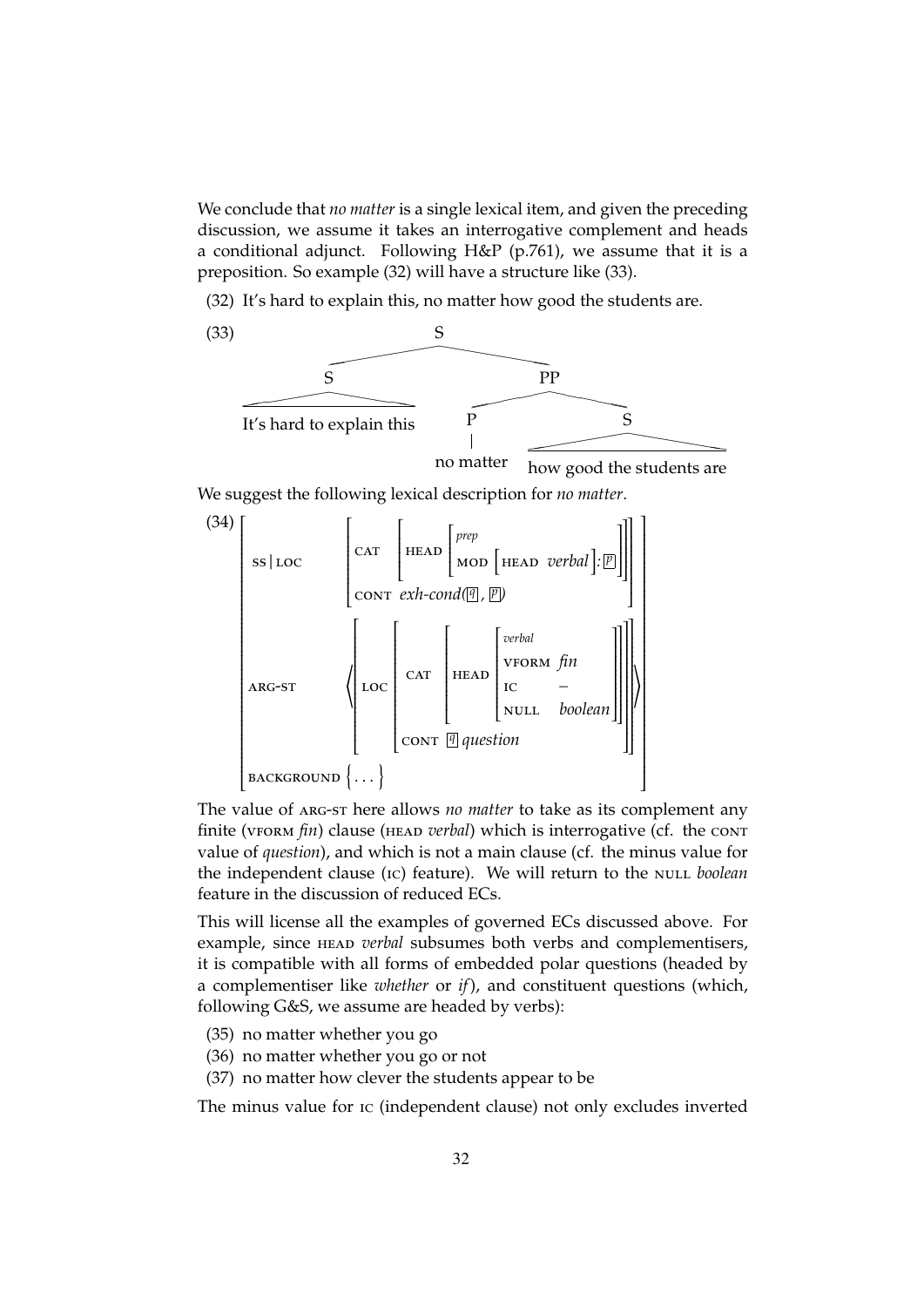examples like (38), reprises like (39), and 'quiz show' questions like (40):

- (38) \*no matter how good are the students
- (39) \*no matter the students are how good
- (40) \*no matter the 1912 Olympics were held in which Scandinavian city

Reprise questions are excluded because while *The students are HOW good?* can be analysed as a question, it can only be a root question, hence  $[{\rm Ic} +]$ <sup>5</sup> Similarly, though 'quiz show' questions and similar *in situ* interrogatives can denote questions, they only do this as root clauses – on G&S's analysis an example like *And you propose that we should pay for it HOW, exactly?* only becomes a question because of a non-branching production which produces a root clause (ic+), and while it contains a non-root clause, this clause is declarative, and denotes a proposition, not a question (see G&S,p280ff). Either way it is excluded as a complement of *no matter*.

The [VFORM  $fin$ ] restriction ensures that the complement must be finite, correctly excluding (27), repeated here:

(41) \*They will leave, no matter what to do.  $[=(27)]$ 

Given the value of HEAD | MOD in (34), *no matter* can modify any *verbal* expression, including Ss, CPs, and VPs. Examples of S modification can be seen above. The following show that ECs can modify VPs and CPs:<sup>6</sup>

- (42) He will *go tomorrow* no matter what you say, and *stay away* no matter what you think.
- (43) It is important *that we are early and that everyone else is on time*, no matter what happens.

The semantics of the modified expression is given as  $\overline{p}$  and the semantics of the complement of *no matter* is *<sup>q</sup>* . The overall semantics is given as *exhcond([*][P]), where we take *exh-cond(Q,P)* to be a condition that holds just in case freely choosing answers that resolve the question *Q* leave *P* holding, that is, just in case *P* holds for every resolution of *Q*.

Consider for example (44), whose semantics is given in (45c). The semantics of the antecedent is something like (45a), and the semantics of *who Cameron o*ff*ends*, following G&S, is as in (45b) (this is the same as the semantics of *Who does Cameron o*ff*end?*).

(44) The Conservatives will win, no matter who Cameron offends.

<sup>&</sup>lt;sup>5</sup>More generally, the combination of question semantics and the minus value for ic in (34) has the desirable effect of excluding all complements that do not contain an initial *wh*-expression – see G&S,p270ff.

 $6$ We are grateful to an anonymous referee for suggesting examples like (42). ECs can also attach to other kinds of phrase, as in e.g. *No true Scotsman, no matter where he lives, would tolerate this*, which are thus *prima facie* counter-examples to (34). We ignore this because ECs are just like other conditionals in this respect, e.g. *No true Scotsman, if he is honest, would tolerate this*. We assume a proper treatment of parentheticals would carry over to ECs.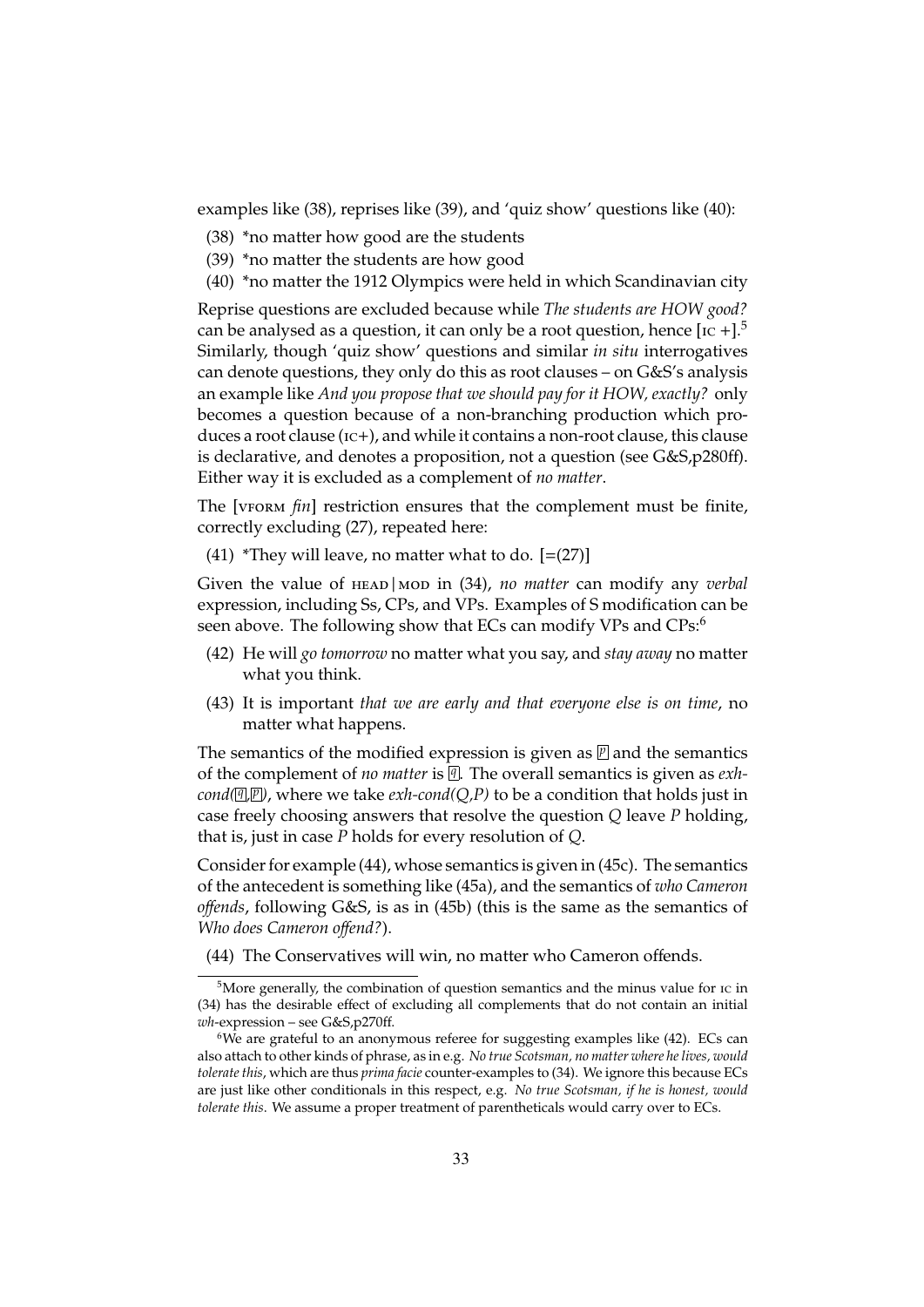- (45) a. *win*(*TheConservatives*)
	- b. λ{ *xperson*(*x*) }*o*ff*ended*(*Cameron*, *x*)
	- c. *exh*−*cond*(λ{ *xperson*(*x*) }*o*ff*ended*(*Cameron*, *x*), *win*(*TheConservatives*))

Thus (44) will be true if we can freely choose among answers that resolve the question *Who does Cameron o*ff*end?* (e.g. *Abe*, *Bev*, . . . , *Zack*, . . . *Everyone*), with *The Conservatives will win* remaining true. It will be false in a situation where there is some answer (say, the answer corresponding to *Cameron o*ff*ends the Queen*) whose truth is inconsistent with the Conservatives winning:

(46) a. Will the Conservatives win, no matter who Cameron offends? b. No, if Cameron offends the Queen, the Conservatives won't win.

We have left the BACKGROUND value unspecified in  $(34)$ . It should specify presuppositions to the effect that, first, *<sup>q</sup>* (e.g. *Who does Cameron o*ff*end*) is a 'live' question, and second, that the possible answers to *<sup>q</sup>* cover all and only the relevant possibilities (i.e. it should be exhaustive). It should also specify the intended discourse effect that *<sup>q</sup>* is taken 'off the table' (e.g. does not enter, or is removed from, the set of questions under discussion).

Appropriate lexical entries for *regardless (of)* and *irrespective (of)* would be similar to (34), but raise some problems as regards the specification of the complement. In particular, coordination facts make an analysis of these items as single lexemes implausible (cf. examples like *regardless of whether you stay or of whether you go*), and notice that the syntactic and semantic requirements stated in the arg-st of *no matter* must be imposed on what one might plausibly take to be the complement of *of*, rather than the complement of *regardless* or *irrespective*. 7

The obvious way to extend this approach to ungoverned ECs would be to introduce a special construction (a sub-type of *non-headed-phrase*) whose mother has the semantics of *no matter*, and a single daughter corresponding to the complement of *no matter*, along the lines of (47).

This is not satisfactory as it stands. First, and less important, it is unclear what category we should assign to the mother here – the analogy of governed ECs would suggest either preposition (like *no matter*) or adjective (like *regardless* and *irrespective*). Neither has much intuitive appeal, but nor is there a clearly motivated alternative. More important, this account will overgenerate, since it will allow ungoverned polar interrogatives like (48), and ungoverned *wh*-questions which do not contain a '*wh-ever*' form like (49), both of which are possible in governed ECs:

(48) They will win the election \*(no matter) whether Cameron is replaced.

<sup>7</sup>One possibility here would be to treat *of* as a 'weak head' in the sense of Tseng (2002): *regardless* and *irrespective* would be like *no matter* except for being adjectives and taking a complement which is specified as [marking *of*].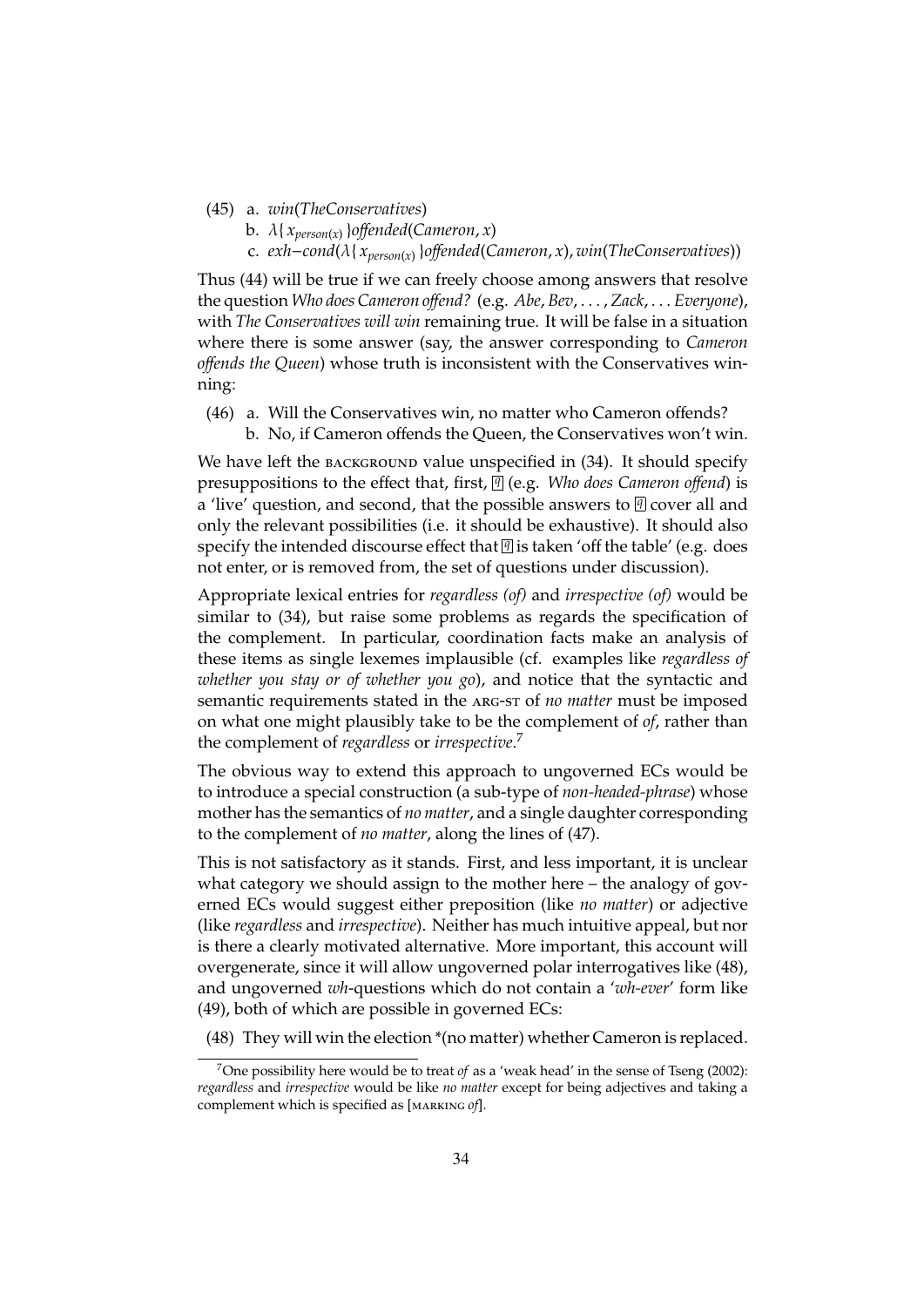

(49) They will win the election \*(no matter) who Cameron offends.

However it appears to be a reasonable starting point for an analysis.

## **3 An Analysis of Reduced ECs**

We now turn our attention to the phenomenon of 'reduced' or 'null copula' ECs, which may be governed or ungoverned:

(50) a. This is hard to teach, no matter how good the students (are). b. This is hard to teach, however good the students (are).

Let us call the part of an EC that denotes a question (e.g. the complement of *no matter*) the 'ECQ'. Given the analysis in Section 2, a reduced EC will just be a normal EC with a reduced ECQ daughter.<sup>8</sup> Pre-theoretically, an ECQ is a verbless clause with two daughter constituents: the first is a *wh-*phrase (e.g. *how good*), the second (e.g. *the students*) is interpreted as the subject of the first, and it is natural to talk informally about an 'omitted' copula. Formally, the distinction between reduced and unreduced ECQs will be encoded in the feature NULL: reduced ECQs will be [NULL  $+$ ].

The kind of *wh*-phrase that appears most easily and commonly is an AP with *how*, and it is these we will focus on in developing our analysis. The basic facts are these.

 ${}^{8}$ The difference between an EC and the ECQ it contains is easy to see with a governed EC. It is harder with an ungoverned case like *however good the students (are)* because the EC and the ECQ it contains are string identical.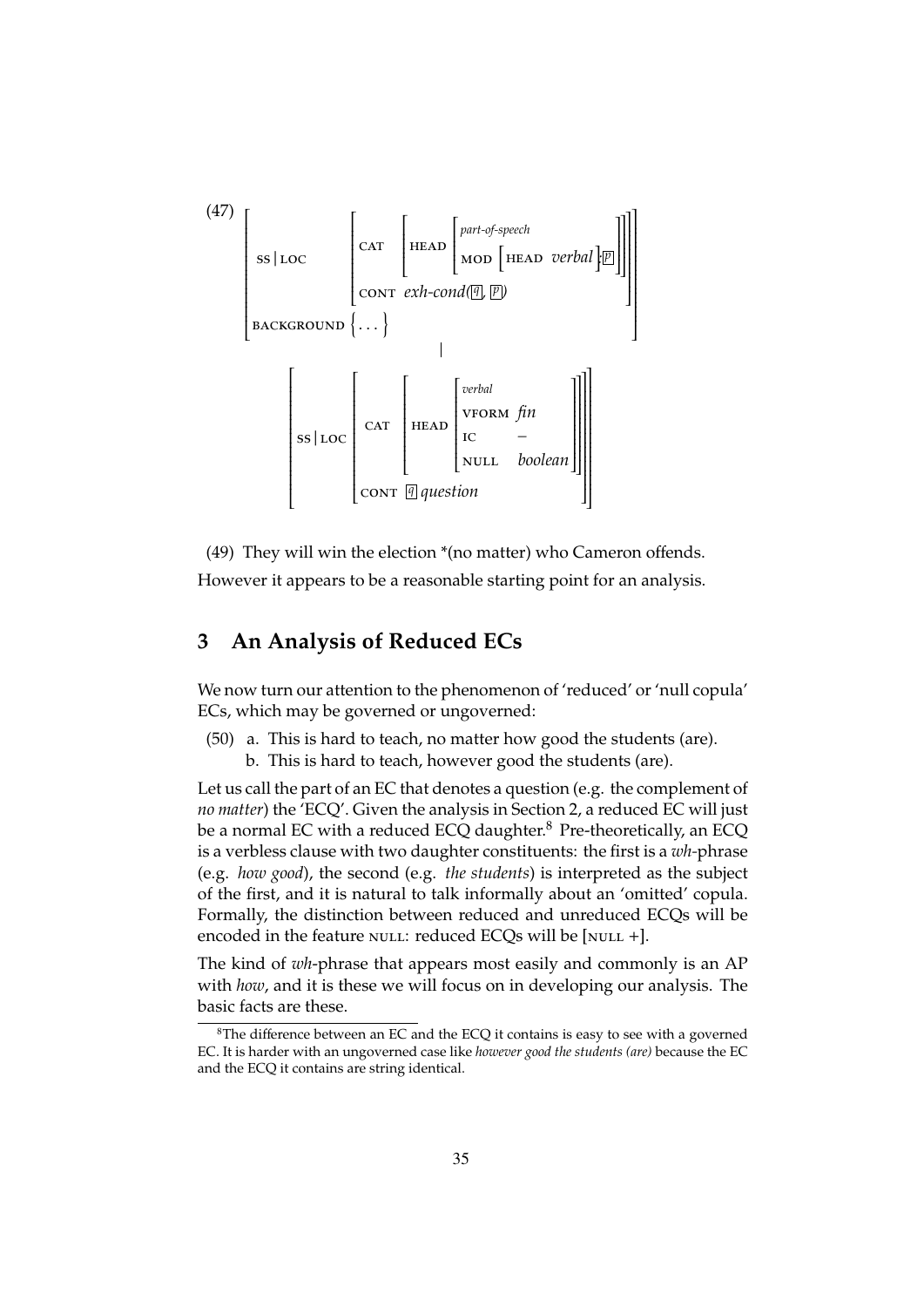First, only a copula that is the highest verb in the ECQ can be omitted, as the following illustrate:

- (51) This is hard to teach, no matter how good the students may \*(be).
- (52) This is hard to teach, no matter how good it seems the students \*(are).

Second, as a number of authors have noted, there are restrictions on the subjects of reduced ECQs (e.g. Culicover, 2013). In particular, pronominal subjects are not possible:

(53) a. This is hard to teach, however good they \*(are). b. This is hard to teach, no matter how good they \*(are).

Demonstratives, proper nouns, quantificational NPs, and indefinite NPs are also excluded:

- (54) no matter how good that person over there \*(is)
- (55) no matter how good John \*(is)
- (56) no matter how clever everyone \*(is)
- (57) no matter what time a class  $*(is)$ , ...

Moreover, *only* NPs are allowed, e.g. clauses and PPs are not possible:

- (58) no matter how interesting *whether he left or not* \*(might be), . . .
- (59) no matter how good a place *under the bed* \*(might be), . . .

In fact, it seems that only definite NPs with *the* or a possessive are possible:

(60) They are always cheerful, no matter what time  $\begin{Bmatrix}$  the  $\rbrace$  class.

As regards the *wh*-phrase, the most obvious constraint is that it must be initial in the clause (as it must in unreduced ECQs of course):

- (61) a. no matter how clever the students
	- b. \*no matter the students how clever

We will consider three different analyses. The first involves a null-copula. The second two are constructional. According to the first and second, the *wh*-phrase is a filler. According to the third, the relation of the subject and *wh*-phrase is just that of a subject and predicate.

### **3.1 A Non-Constructional Filler Analysis (Empty Copula)**

In unreduced ECQs the initial *wh*-phrase is plausibly analysed as a filler, as in a normal question, so it is natural to assume that it is also a filler in reduced ECQs. As noted in Borsley (2004, 2011) in relation to comparative correlatives, one way to provide an analysis of reduced phrases is to postulate a phonologically empty form of the copula which takes a gap as its complement, giving structures like (62). On this account, a reduced ECQ consists of a *wh-*filler, and a slashed S, which in turn contains a subject and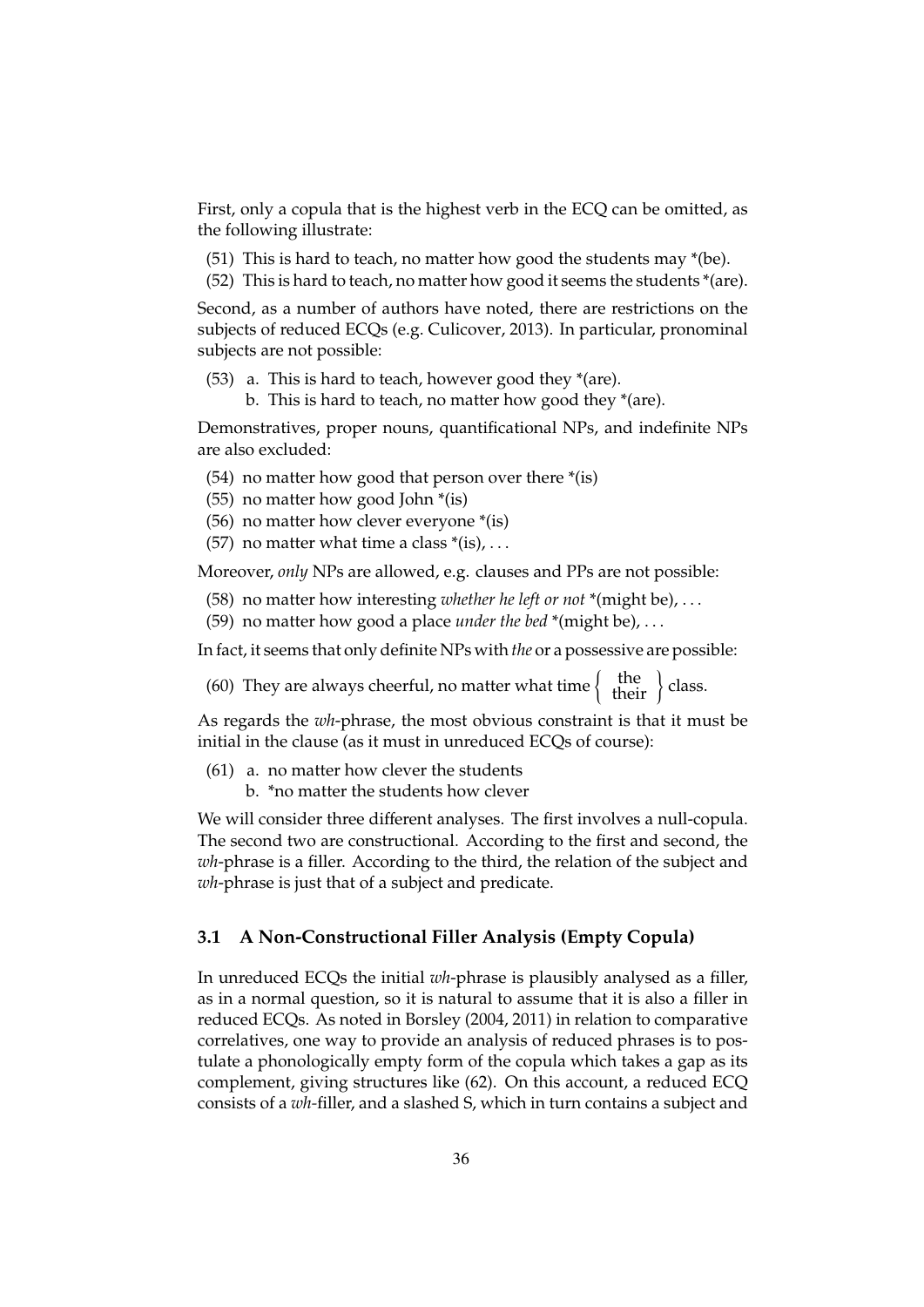

a slashed VP, containing an empty copula verb (which we write as 'φ', and which is we assume is lexically specified as  $[$ NULL + $]$ ).

We can rule out some examples of omission of embedded copulas, like (51) (repeated here), if we assume that  $\phi$  has no non-finite form ( $\phi$  is here the complement of *may*, which is required to be non-finite):

(63)  $*...$  no matter how good the students may  $\phi$ . [=(51)]

To exclude other examples we would have to assume that verbs generally select [NULL  $-$ ] complements, excluding complements headed by  $\phi$ .:

(64)  $*...$  no matter how good it seems the students  $\phi$ .  $[=(52)]$ 

We can capture the restrictions on the subject of reduced ECQs straightforwardly, as restrictions on the subject of φ, and restrictions on the *wh*-phrase as restrictions on its complement.

It would increase the plausibility of this analysis if it could be shown that  $\phi$ has some similarity with other null copulas that have been independently proposed for English in the HPSG literature.<sup>9</sup> However, this is not possible.

Apart from the idiosyncratic restriction on the subject (only definite NPs), its complementation behaviour is quite restricted when compared to other

<sup>&</sup>lt;sup>9</sup>Examples include Sag et al. (2003), Bender (2001), and Avgustinova (2006).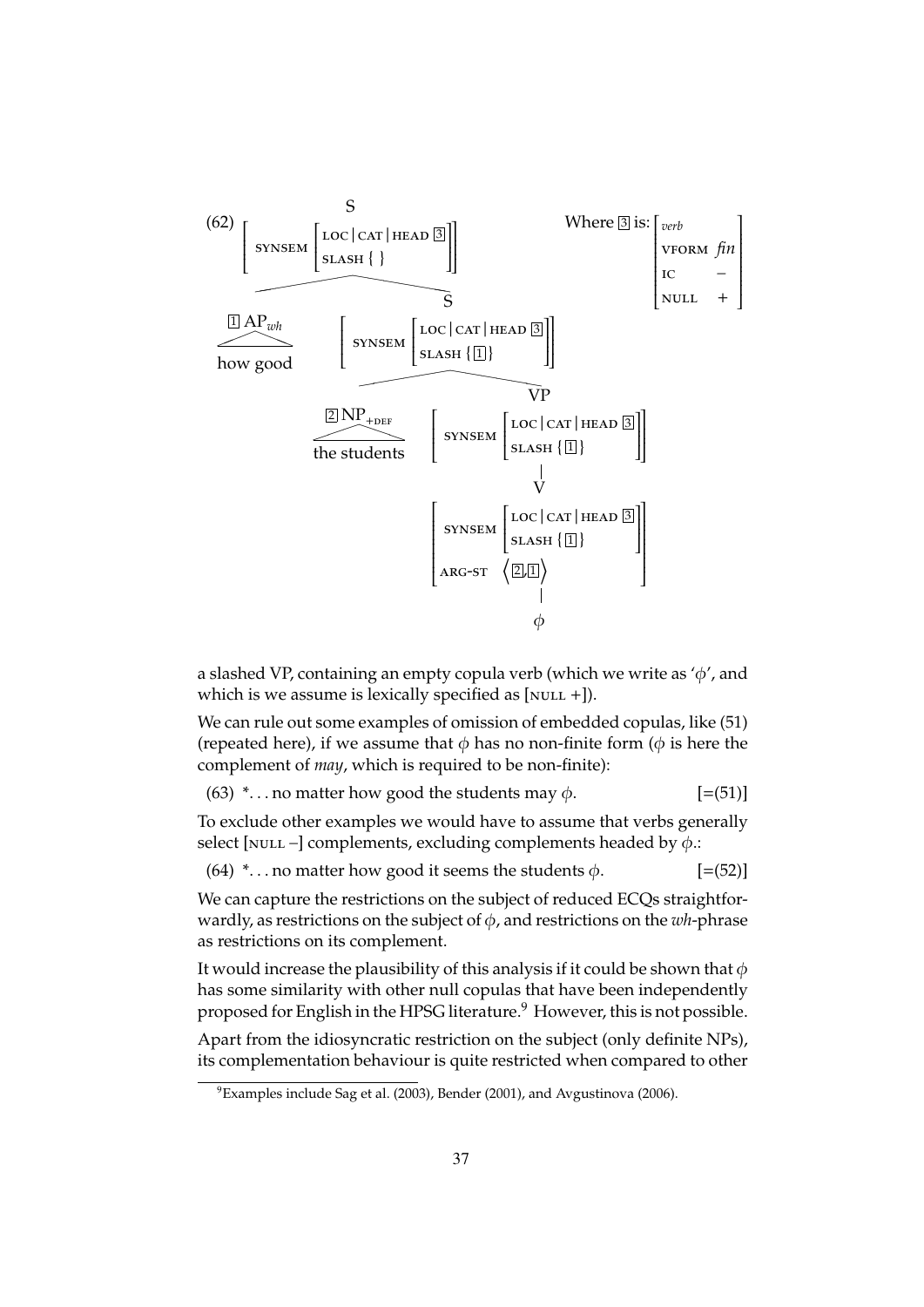null copulas. For example, because the *wh*-expression in an ECQ is always fronted, the complement of  $\phi$  is always a gap. By contrast according to Bender the complement of the AAVE null copula is never a gap  $-$  it is always *in situ*.

Notice also that  $\phi$  must be compatible with both present and past tenses, since it is compatible both with environments which require present and environments which require past forms of the overt copula:

- $(65)$  a. They were brave, no matter how dangerous the situation was/\*is.
	- b. They are brave, no matter how dangerous the situation \*was/is.
	- c. They were brave, no matter how dangerous the situation  $\phi$ .
	- d. They are brave, no matter how dangerous the situation  $\phi$ .

This is also unlike the situation with AAVE null copula, which is generally assumed to have no past form (e.g. Bender (2001, p87)).

Interaction with negation is also problematic. Consider the examples in (66). In a situation in which various people have made statements about what the answer is not, a participant who feels the discussion has been excessively negative might try to move it onwards and away from these negative views by saying something like (66a) with an overt copula. Notice that the corresponding reduced example, (66b), is ungrammatical:

- (66) a. No matter what the answer is not, we need to move on.
	- b. \*No matter what the answer  $\phi$  not, we need to move on.

This should be surprising. For example, on the widely accepted analysis of Kim and Sag (2002), negation involves the addition of an optional complement to auxiliary verbs (including so-called 'main verb' *be*). One would expect  $\phi$  to be able to undergo the same process, licensing *not* just like an overt copula. Notice that according to Bender (2001), some speakers of AAVE specifically allow a null copula in main clauses with negation (e.g. *They say they're best friends and shit, but they not.* (Bender, 2001, 115)), suggesting that it undergoes this process.

More generally,  $\phi$  seems to resist adverbial modification:<sup>10</sup>

(67) no matter how difficult the problem actually  $*(is)$ 

Notice this is not because of a general constraint on adverbials appearing next to phonologically empty structure – for example it is quite possible to have an adverbial in a clause that has undergone gapping:

(68) Sam is allegedly in London, and Kim actually  $\Delta$  in Rome.

Of course, these objections are not fatal. But there are more serious em-

 $10$ This point is different from the point about negation: while it is widely accepted that negation involves addition of an optional complement, the consensus is that preverbal adverbs like *actually* in (67) are *not* complements – see, e.g. Bouma et al. (2001).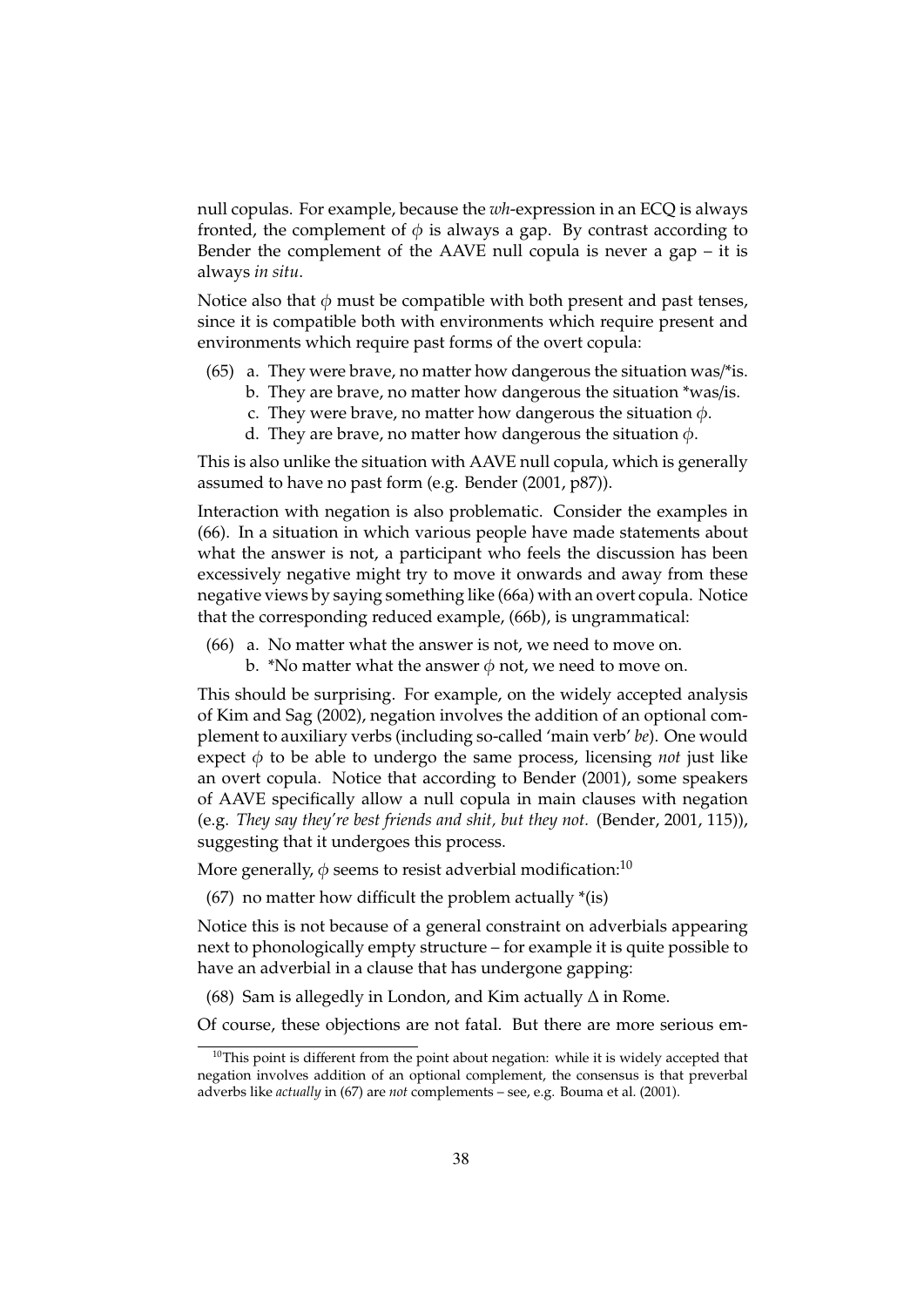pirical objections. In particular, on this analysis missing copula clauses consist of a slashed S, and contain a slashed VP, and one would expect it to be possible to conjoin them with similarly slashed constituents. However, this is clearly impossible with slashed VPs:<sup>11</sup>

(69)  $*...$  no matter how good the students  $\lceil \phi \rceil$  or  $\lceil \phi \rceil$  seem to be  $\lceil \phi \rceil$ 

Examples involving a slashed S are equally bad: (70) cannot be interpreted as a conjunction of ECQs (the string represented in (70) can be interpreted, but not as a conjunction of ECQs – the interpretation involves a single ECQ with *the students or the lecturers* as the subject of *seem*).<sup>12</sup>

(70) \*no matter how good [the students  $\phi$  ] or [the lecturers seem to be]

## **3.2 A Constructional Filler Analysis**

However, it is also possible to provide a filler analysis without assuming a null form of the copula if one takes a constructional view. The non-*wh* sister can be treated as an S with a predicative expression in its slash value, and a single definite NP daughter which satisfies the subject requirements of the predicative expression.



 $11$ An anonymous referee points out that there is a general constraint that conjuncts cannot be gaps (cf. the Element Constraint, e.g. Sag et al. (2003, Ch14)), and it is conceivable that some such constraint might apply to all empty elements, including a null copula. However, it is not straightforward to invoke such a principle here – in general what excludes gaps as conjuncts in cases like \**Who did you see* ∆ *and Kim?* is the lack of a head to license them (gaps are licensed as an effect of argument realisation). But this constraint is not applicable here where there would be a phonologically null head, not a missing argument.

<sup>&</sup>lt;sup>12</sup>Of course, a reduced clause or VP and a non-reduced clause or VP will differ in the value of HEAD | NULL, but there is in general no requirement that conjuncts agree in their *head* values. The only requirement is that all conjuncts be compatible with the environment of the coordinate structure. So for example since *know* allows interrogative complements whose head values are specified as either finite or non-finite, it allows coordinations of such complements: *I don't know what to drink or whether I'm allowed to eat anything*.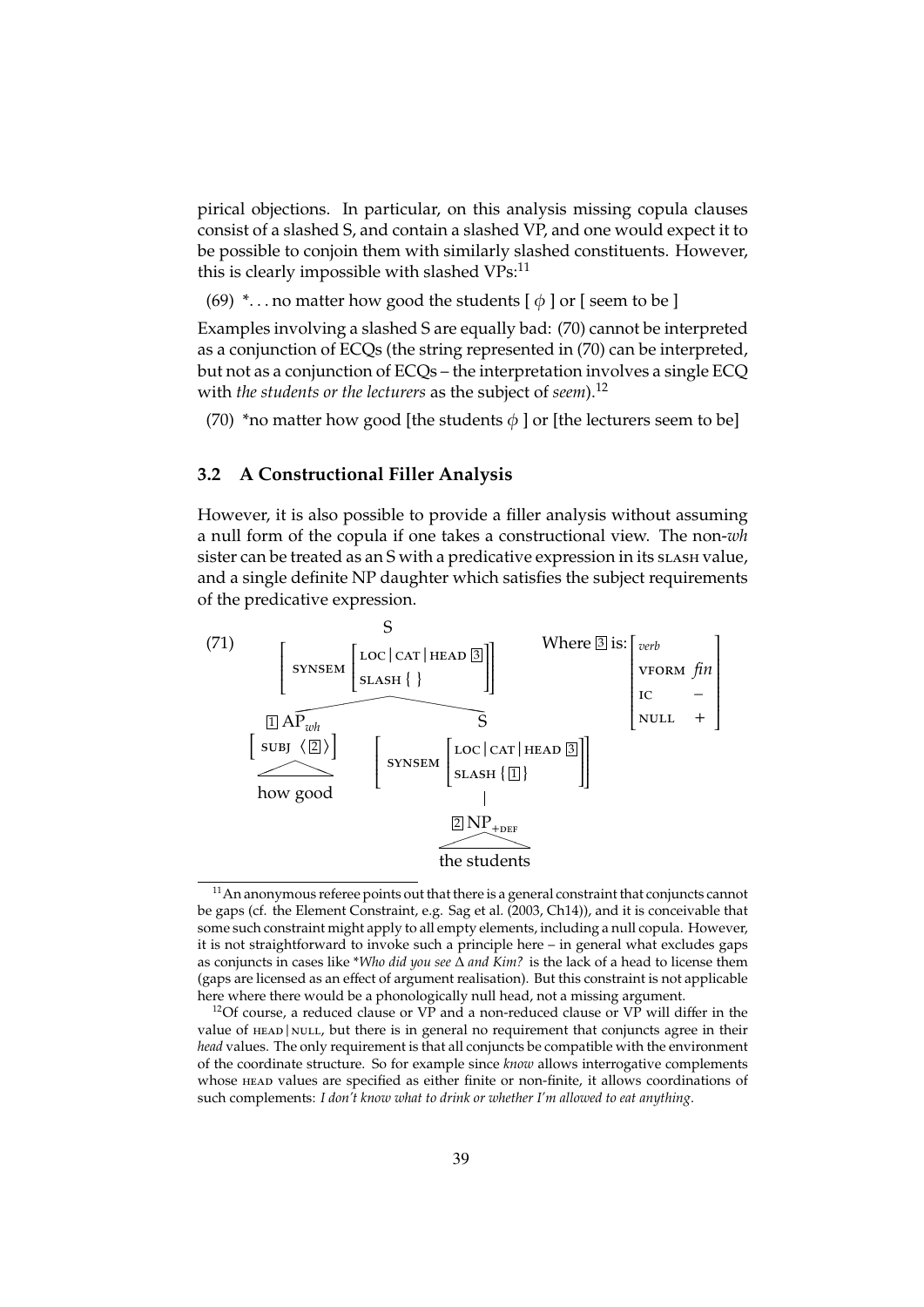Here the higher S is a normal *head-filler-phrase*, and (apart from being [NULL +]) a normal *wh-interrogative-clause*, hence, for example, the *wh*marking on the AP. The lower S involves a new phrase type, what we might call a*missing-copula-clause*, a subtype of *non-headed-phrase*. It involves a slashed S mother with an unslashed NP daughter (since the daughter is not a head this is consistent with the head-driven view of slash assumed in G&S). The type *missing-copula-clause* could be constrained as follows.

(72)  
\n
$$
missing-copula-clause \rightarrow \begin{bmatrix} \begin{bmatrix} \begin{bmatrix} \begin{bmatrix} \begin{bmatrix} \begin{bmatrix} \text{C}} \end{bmatrix} & \begin{bmatrix} \begin{bmatrix} \text{C}} \end{bmatrix} \\ \begin{bmatrix} \text{C}} \end{bmatrix} \\ \begin{bmatrix} \text{C}} \end{bmatrix} \\ \begin{bmatrix} \text{C}} \end{bmatrix} \\ \begin{bmatrix} \text{S}} \end{bmatrix} \end{bmatrix} \end{bmatrix} \end{bmatrix} \end{bmatrix}
$$
\n
$$
\begin{bmatrix} \begin{bmatrix} \text{S}} \end{bmatrix} \\ \begin{bmatrix} \text{S}} \end{bmatrix} \end{bmatrix} \end{bmatrix}
$$
\n
$$
\begin{bmatrix} \begin{bmatrix} \text{S}} \end{bmatrix} \\ \begin{bmatrix} \text{S}} \end{bmatrix} \end{bmatrix} \end{bmatrix}
$$
\n
$$
\begin{bmatrix} \begin{bmatrix} \text{S}} \end{bmatrix} \end{bmatrix} \end{bmatrix}
$$
\n
$$
\begin{bmatrix} \begin{bmatrix} \text{S}} \end{bmatrix} \end{bmatrix} \end{bmatrix}
$$
\n
$$
\begin{bmatrix} \begin{bmatrix} \text{S}} \end{bmatrix} \end{bmatrix} \end{bmatrix}
$$
\n
$$
\begin{bmatrix} \begin{bmatrix} \text{S}} \end{bmatrix} \end{bmatrix} \end{bmatrix}
$$

This requires a *missing-copula-clause* to be an embedded clause (*verbal*, and  $sUBJ$  ()), with a single definite NP daughter. The clause has as its slash value an AP whose subj value is identified with the synsem value of that single NP daughter.

Empirically, this approach can account for all the data that the null-copula analysis deals with. For example, there is no possibility of examples like (51) and (52), because on this analysis the second daughter of a reduced ECQ is an S containing just a definite NP, but the relevant parts of (51) and (52) cannot be analysed in this way.

|  | (73) * no matter how good the students may. | $[=(51)]$ |
|--|---------------------------------------------|-----------|
|--|---------------------------------------------|-----------|

(74) \*. . . no matter how good *it seems the students*. [=(52)]

This account improves on the null-copula account in several ways (e.g. since there is no verb, there is no possibility of negation, or adverbial modfication, so examples like (66b) and (67) are excluded straightforwardly), and there is no problem with examples like (69) involving conjunction of slashed VPs – there is no VP here to be conjoined.

Unfortunately, however, one of the major empirical objections remains: we still have a slashed S, and so we still wrongly predict that it should be possible to conjoin the subject of the reduced clause with a slashed S, as in (70).

This suggest that we should abandon the idea that the second daughter of a reduced clause is a slashed S, and look for an alternative analysis.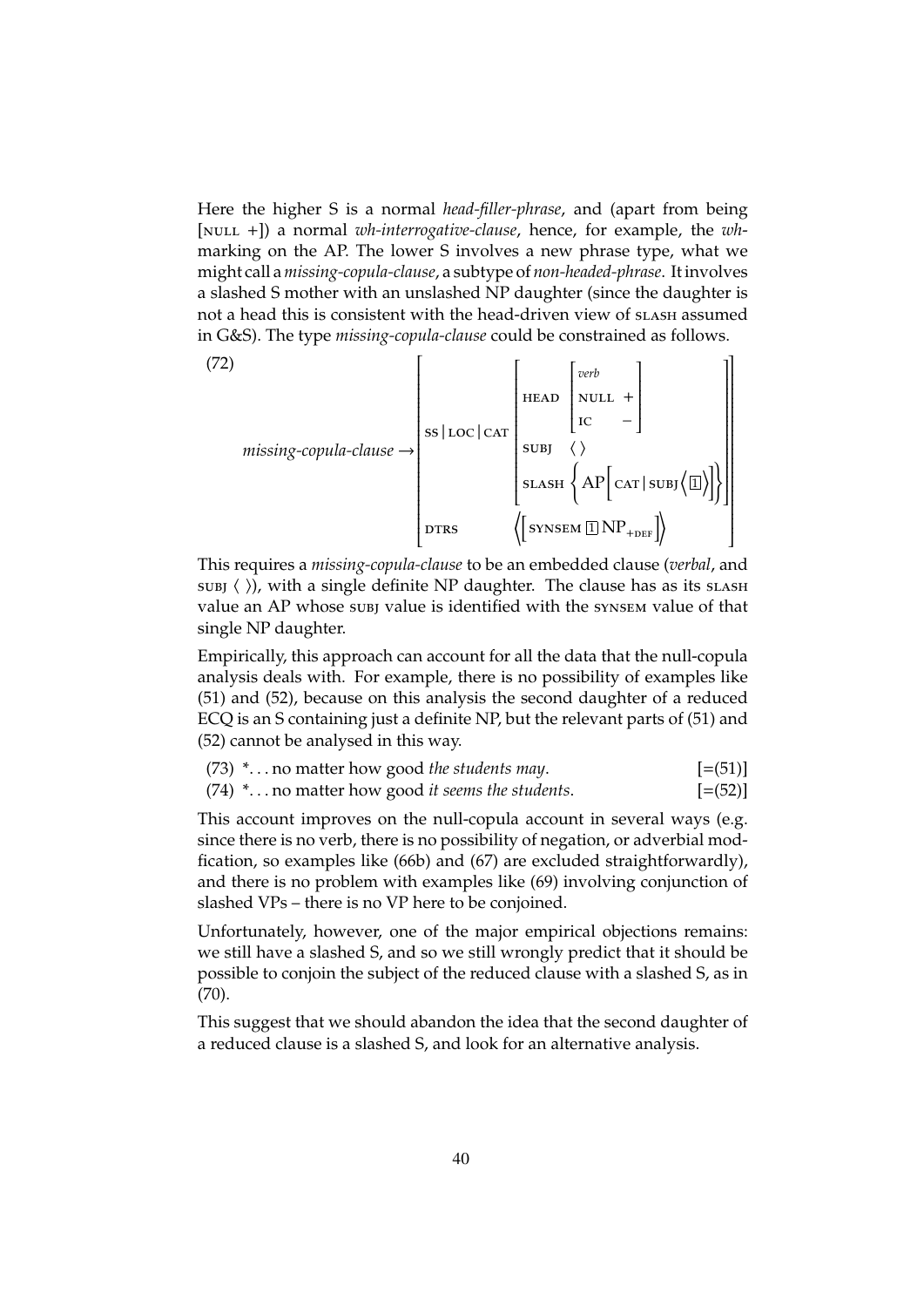#### **3.3 A Constructional Non-Filler Analysis**

One possible alternative, suggested by Culicover (2013, 121-126), is that reduced ECQs involve a predicative expression preceding its subject, as in (75). We will extend an formalise this idea.



Let us call this construction a *reduced-wh-interrogative-clause*. It will be a sub-type of *non-headed-phrase* and *wh-interrog-clause*. It consists of an S, marked NULL+, dominating a *wh*-phrase, followed by the subject of the *wh*-phrase.

This avoids the coordination problems noted above: since on this analysis *the students* is an (un-slashed) NP, we would expect conjunction with a slashed clause, or a slashed VP to be impossible, as in (69) and (70), repeated here:<sup>13</sup>

- (76) \*no matter how good  $\lceil$  the students  $\lceil$  or  $\lceil$  seem to be  $\rceil$
- (77) \*no matter how good  $\lceil$  the students  $\lceil$  or  $\lceil$  the lecturers seem to be  $\lceil$

Likewise, there is no problem with negation – since there is no auxiliary verb, there is no argument structure to which *not* can be added, hence we account for the ungrammaticality of (78), and there is nothing for *actually* to modify, accounting for the impossibility of  $(67)$ :<sup>14</sup>

| (78) *No matter what the answer not, we need to move on. | [cf. $(66b)$ ] |               |
|----------------------------------------------------------|----------------|---------------|
| (79) *no matter how difficult the problem actually       |                | [cf. $(67)$ ] |

We can rule out examples like (51) and (52), where the 'missing copula' is not the highest verb in the ECQ, straightforwardly: on this analysis the second daughter of a reduced ECQ is just an NP, but the relevant parts of (51) and (52) cannot be analysed in this way:

|  | (80) *no matter how good the students may. | $[=(51)]$ |
|--|--------------------------------------------|-----------|
|--|--------------------------------------------|-----------|

(81) \*no matter how good *it seems that the students*. [=(52)]

<sup>&</sup>lt;sup>13</sup>Recall that there is nothing wrong with the *string* in (77), just it cannot be understood as the coordination of two ECQs.

<sup>14</sup>Reduced versions of examples with post-verbal adverbs, like *in former times*in *no matter how good the students (were) in former times*, can be analysed as having the adverbial adjoined to S in (75).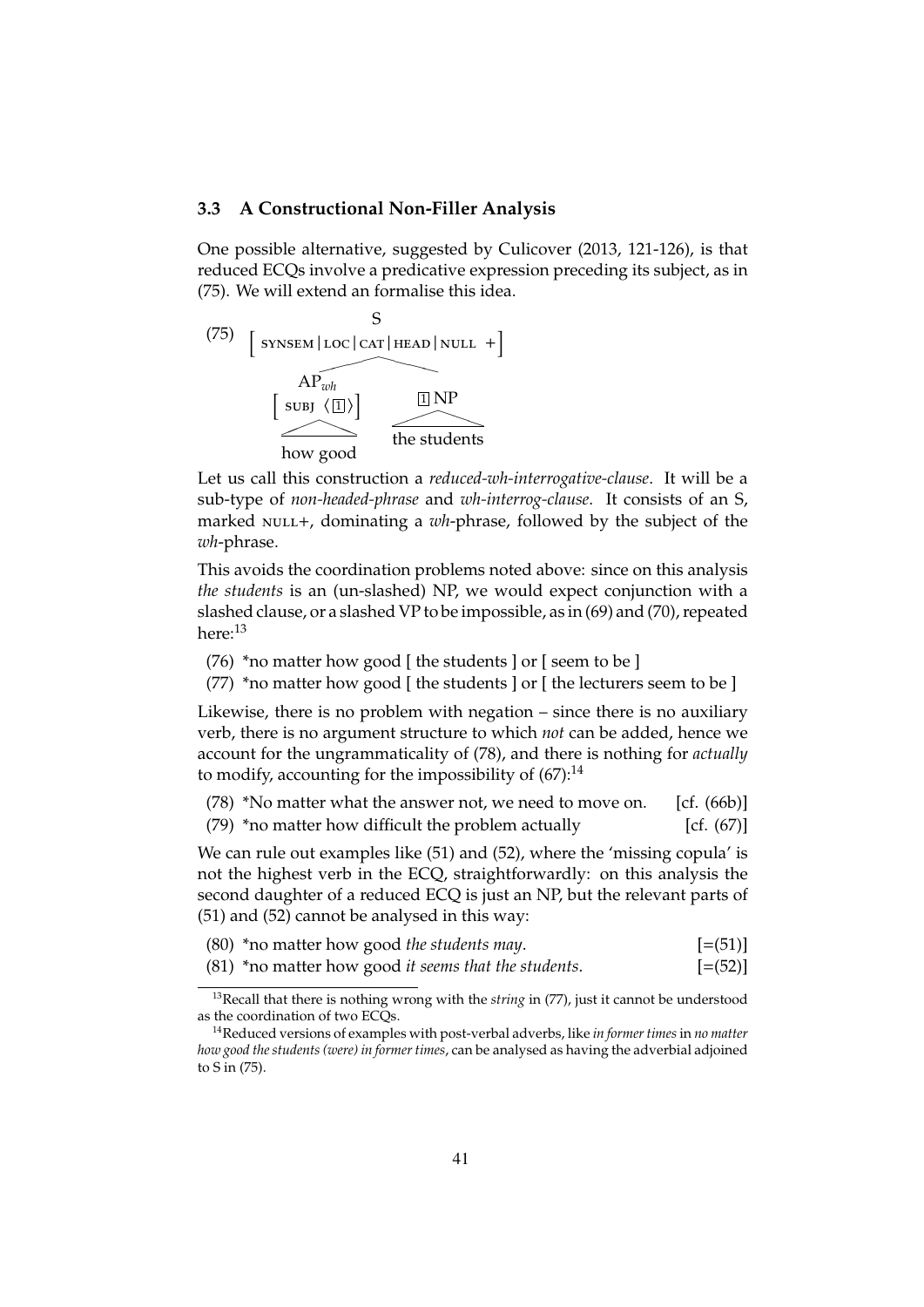As with the other analyses restrictions on the *wh-*expression and the subject in reduced ECQs can be dealt with straightforwardly, as constructional effects. We thus have an empirically satisfactory account.

Moreover, the account is not as stipulative as one might fear, based on (75), because the structure in (75) is not as idiosyncratic as might first appear. It is, in particular, very similar to a plausible analysis of reduced comparative correlatives (e.g. Borsley, 2004, 2011; Culicover, 2013):

(82) The better the students (are), the more fun the class (is).

Notice there are similar restrictions on the subject NP, e.g. no pronouns or proper names:

- (83) The better they  $*(are)$ , the more fun the class is.
- (84) The more interesting Kim  $*(is)$ , the less interesting Pat  $*(is)$

A plausible analysis for the initial part of (82) is provided in (85):



Compared to (75), the main syntactic difference is that the AP in a comparative correlative is marked with a feature that guarantees the presence of *the* (e.g. [correl *the*]), whereas the AP in (86) is marked +wh (more precisely, it has a wh feature whose value is a non-empty set of *parameters*).

These commonalities can be factored out, and assigned to a new construction type which we will call *reduced-phrase*, a sub-type of *non-headedphrase*, which has sub-types *reduced-wh-interrogative-clause* and *reducedcomparative-correlative-clause*. We thus amend the headedness dimension of the type system in G&S as in Figure 1, where our addition is highlighted.

*Reduced-phrase*s are constrained as in (86), equivalent to (87). That is, a *reduced-phrase* is a non-root *verbal* expression (e.g. S) marked [NULL +], containing a predicate and its subject NP.

(86) 
$$
\begin{bmatrix} \text{reduced-ph} \\ \text{ss} | \text{LOC} \\ \text{CAT} \\ \text{DTRS} \end{bmatrix} \begin{bmatrix} \text{CAT} \\ \text{HEAD} \\ \text{IC} \\ \text{IC} \end{bmatrix} \begin{bmatrix} \text{verbal} \\ \text{NULL} + \\ \text{IC} \\ \end{bmatrix}
$$
DTRS 
$$
\left( \begin{bmatrix} \text{SYNSEM} \\ \text{SYNSEM} \end{bmatrix} \begin{bmatrix} \text{QUBL} \\ \text{VULL} + \\ \text{IC} \end{bmatrix} \right)
$$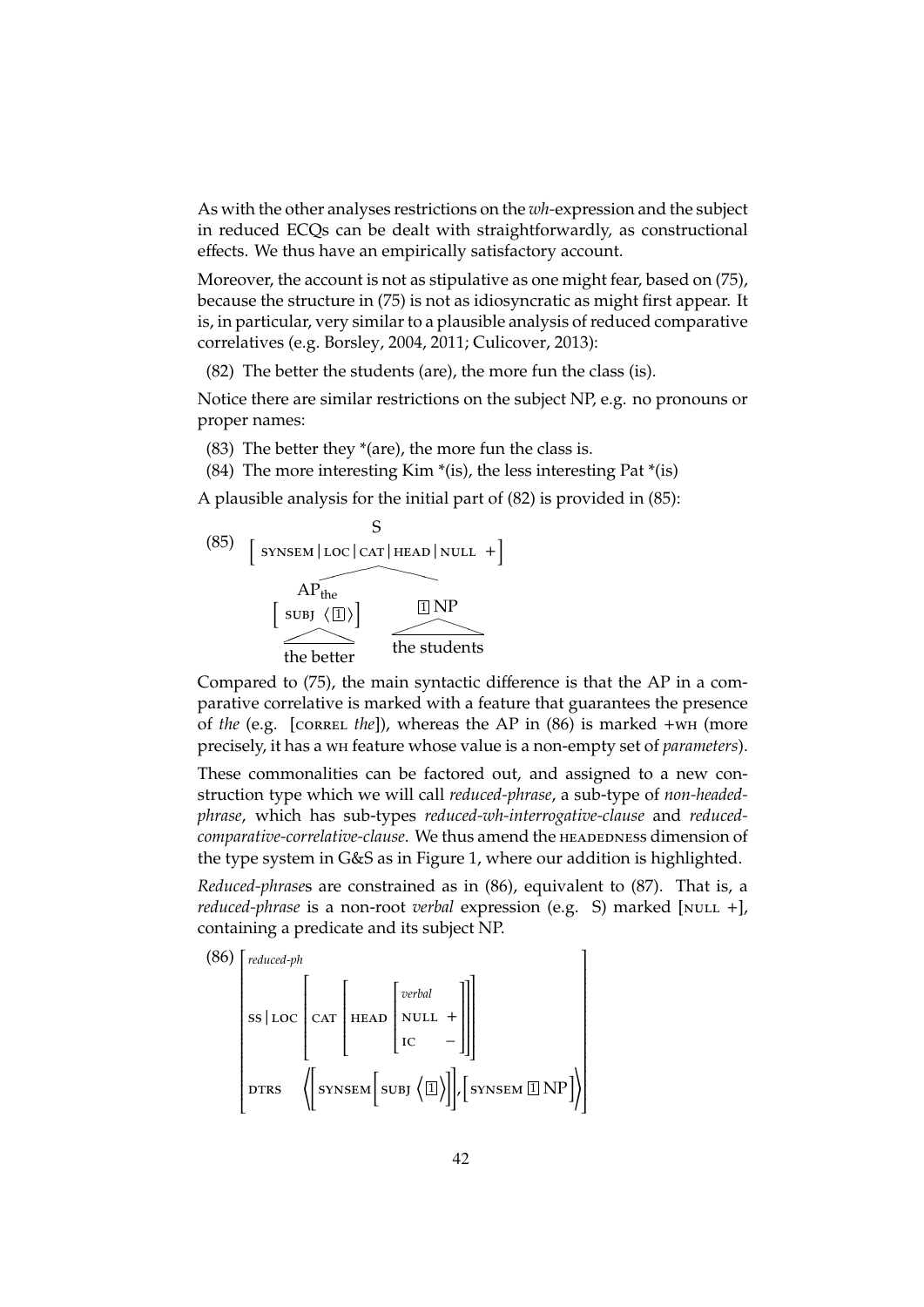

Figure 1: The HEADEDNESS dimension

$$
(87)
$$
\n
$$
\left[\n \begin{array}{c}\n \text{ss} \mid \text{loc} \mid \text{car}\n \end{array}\n \middle[ \n \begin{array}{c}\n \text{neval}\n \end{array}\n \middle[ \n \begin{array}{c}\n \text{neval}\n \end{array}\n \middle[ \n \begin{array}{c}\n \text{noUL} \mid \text{t}\n \end{array}\n \middle] \n \right]\n \left[\n \text{car} \mid \text{suby}\n \middle[ \n \begin{array}{c}\n \text{onPL} \mid \text{t}\n \end{array}\n \middle] \n \right]
$$

Rather than stipulate the other properties of reduced ECQs (e.g. their *question* semantics), we would prefer to inherit this information from elsewhere. Since all reduced ECQs are *wh*-interrogatives, the obvious super-type for this inheritance is *wh-inter-clause*. Unfortunately, this cannot be implemented directly, since *wh-inter-clause*is a subtype of *head-filler-phrase*, itself a sub-type of *headed-phrase*, and the analysis we are developing here assumes that reduced clauses are un-headed. To accommodate this, we can amend the clausality dimension of G&S's type hierarchy as in Figure 2, distinguishing *regular-wh-interrogative-clauses* (i.e. normal *wh*-interrogatives – what were formerly called just *wh-interrogative-clauses*) and *reduced-whinterrogative-clauses*, which we are concerned with here.

The revised dimensions can be combined as in Figure 3 (where for readability we omit all sub-types of *inter-cl* except *wh-inter-cl*).

Notice that this leaves G&S's hierarch essentially unchanged, and allows us to derive the properties of reduced ECQs almost without stipulation. Because they are a sub-type of *reduced-phrase* they are clauses, they consist of a predicative phrase and its subject, and they are restricted to embedded contexts, and contexts that permit  $[NULL +]$  clauses. Because they are a subtype of *wh-inter-clause* they have the semantics of questions, and contain a *wh*-expression.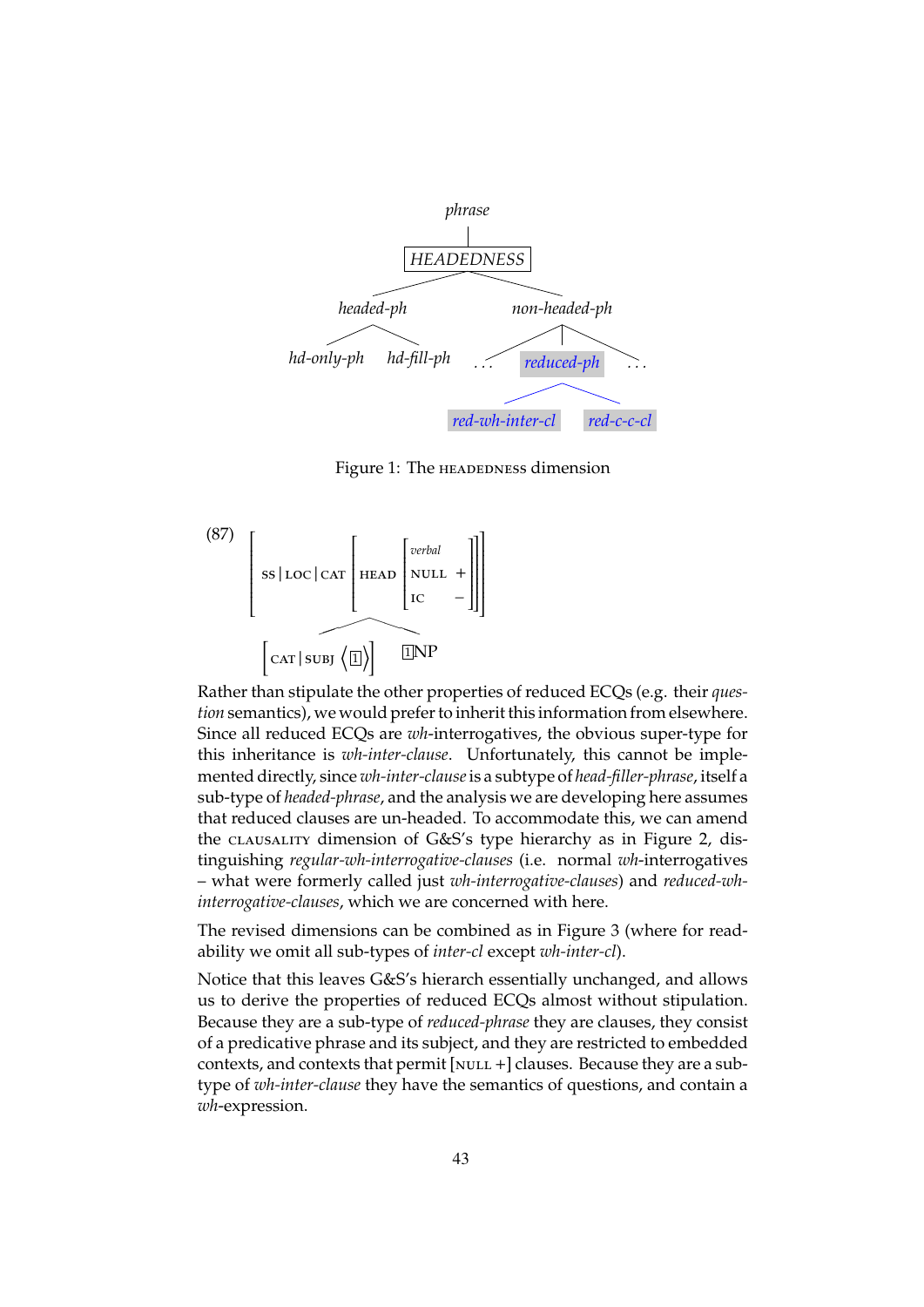

Figure 2: The CLAUSALITY dimension

Essentially the only constraint we require is one that will derive the semantics of the reduced clause from the semantics of the initial *wh*-phrase:

(88) *reduced-wh-inter-cl*:  $\left[\text{conv}\left[\text{prop } \mathbb{I}\right]\right] \rightarrow \left[\text{conv } \mathbb{I}\right], \text{ NP}$ 

This is comparable to the G&S's Propositional Head Constraint (p229) which makes the semantics of a regular *wh*-question depend on the propositional semantics produced by its head, so that in *How good are the students?*– roughly 'the students are x-much good'. (88) will ensure we get the same semantics for a reduced ECQ (*no matter how good the students*).

## **4 Problems, Discussion**

In the previous sections we have given a basic HPSG analysis of ECs, including reduced ECs. It consists of a lexical entry for *no matter*, and a novel construction (*reduced-wh-interrogative-clause*), a non-standard predicative construction, which has similarities with comparative correlatives, and which captures the properties of reduced ECs (for un-reduced ECs there is nothing to say – the ECQ is just a normal interrogative). This is still some way from a complete account of the phenomena, however. In this section, we summarise some of the remaining problems and open questions.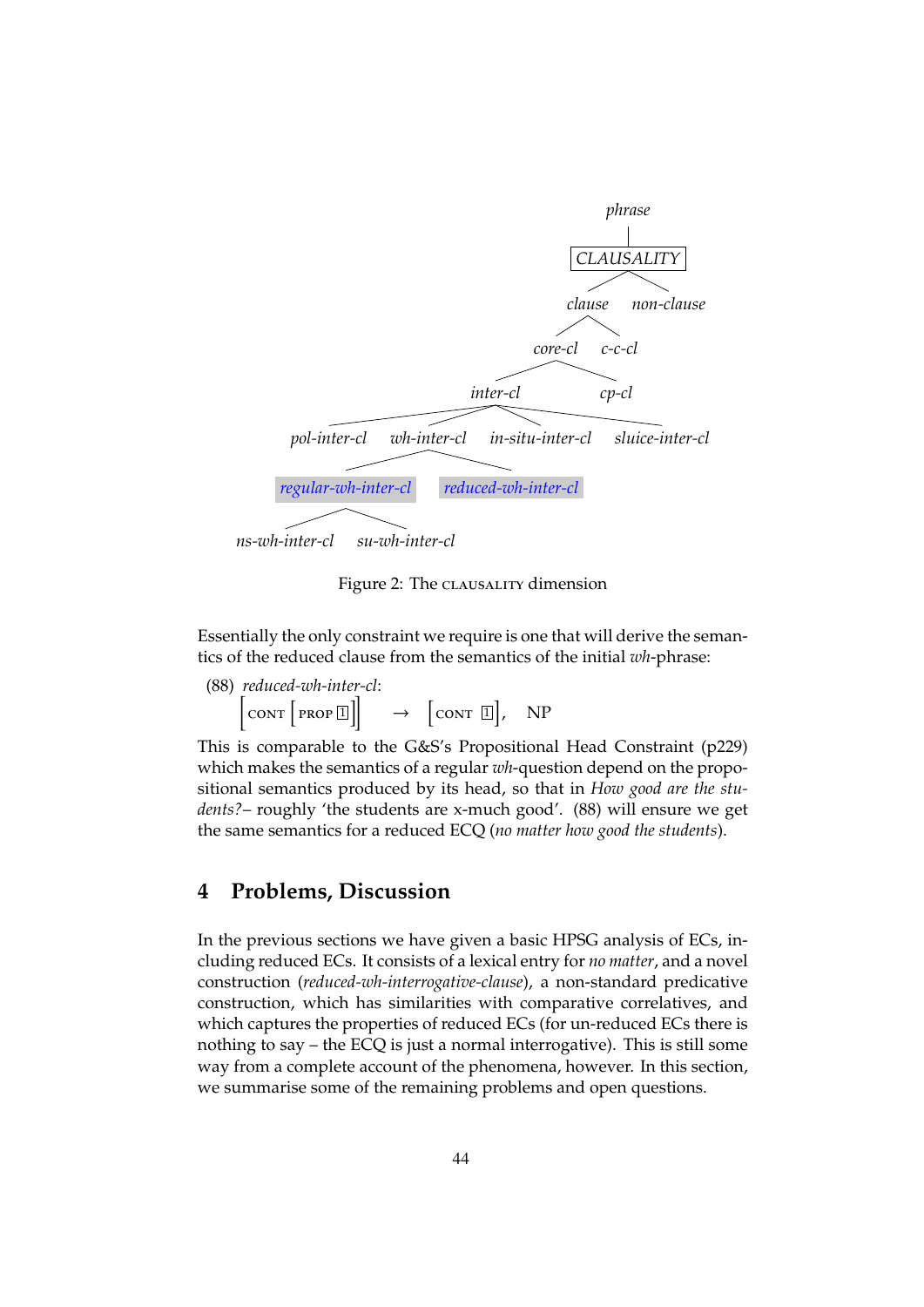![](_page_18_Figure_0.jpeg)

Figure 3: The revised hierarchy of *phrase* types

First, as noted at the end of Section 2, we have given only a partial account of ungoverned ECs, and of ECs governed by expressions other than *no matter*.

Second, as regards the *wh*-expression in reduced ECs, our discussion has focussed on APs involving *how*. However, other kinds of *wh*-expression are attested, the following are some examples (lightly edited from corpora):

- (89) They rarely find fault with paintings, no matter *what* their subject or style.
- (90) . . . not to tolerate any further human rights abuses, no matter *who* the perpetrators
- (91) . . . personnel can get the information they need, no matter *where* the incident.
- (92) . . . must be completed, no matter *when* the deadline.
- (93) . . . should be considered, no matter *what nationality* the applicant.
- (94) Massachusetts has a no-fault workers' compensation system that provides medical benefits. . . , no matter *whose fault* the accident.

For the most part, dealing with these involves a simple extension of the account we have presented. However, some of these have interesting theoretical implications. For example, our analysis involves the *wh*-phrase having a subject slot, i.e. being in some sense predicative. For APs, such as discussed in Section 3 this is clearly reasonable. For some other *wh*expression it is less obviously correct. For example the question involved in (90) is 'identificational' (cf. a potential answer 'the perpetrators are General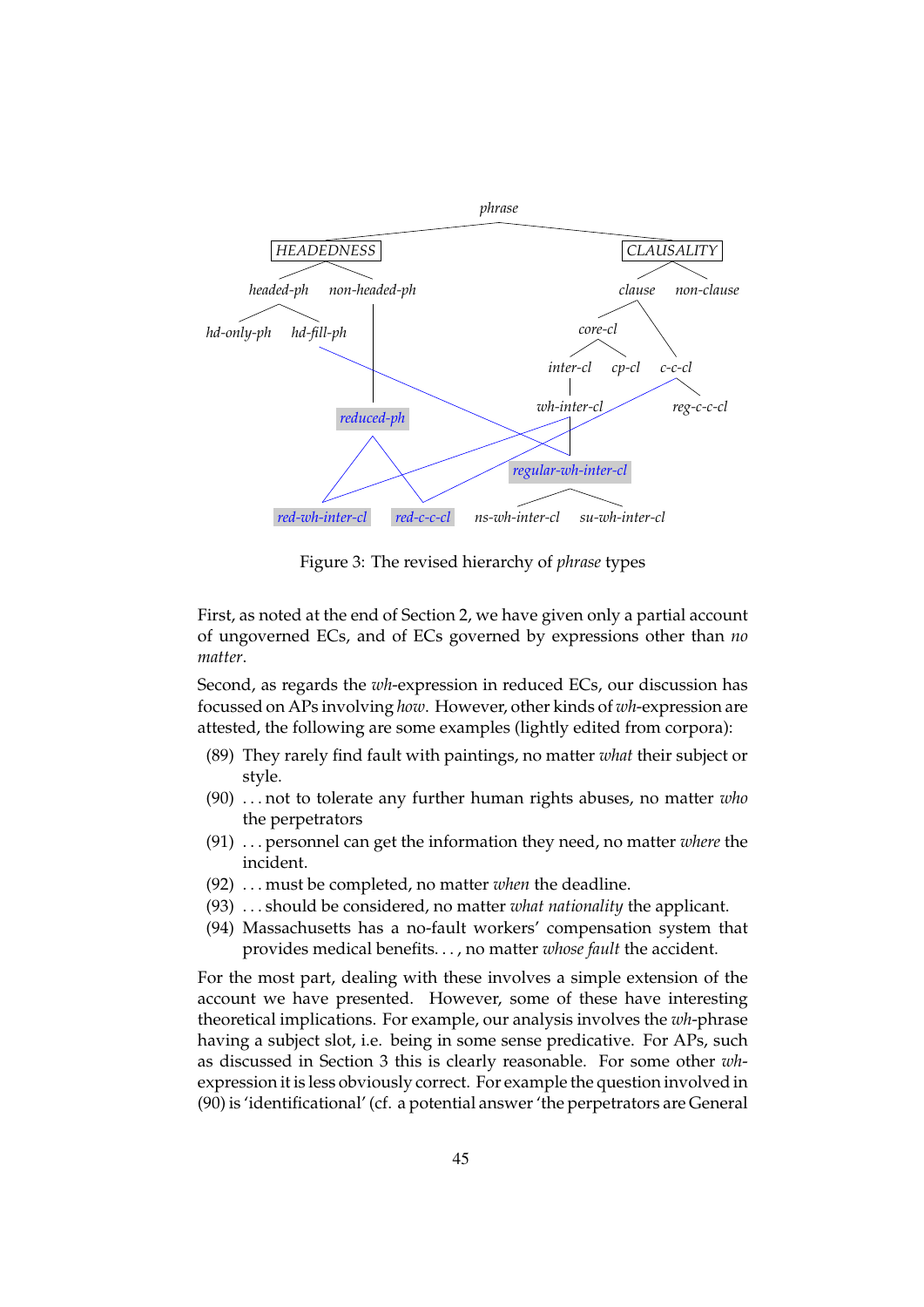X and Colonel Y'), and many approaches would assume that in such a case *who* would not have a subj slot – in which case (90) would not fit any of the analyses we have looked at. While there are other approaches, including G&S (p195), which assume there is a subj slot in such cases, and which would be consistent with our analysis, the issue deserves consideration.

There are also some restrictions on the kind of *wh*-expression that can occur in reduced ECs. Some, like (95), we an account for straightforwardly.

(95) \*no matter which students successful

The ungrammaticality of examples like this is predicted on our account: on our account, a reduced ECQ consists of a predicate followed by a subject, but in a case like this the word order is subject-predicate – cf. the corresponding un-reduced example would be (96) (to put it another way, in this cases the *wh*-phrase cannot be analysed as having an open subj slot, and the second daughter is not an NP):

(96) no matter which students are successful

However, other examples are more puzzling: (97), is ungrammatical, and an initially appealing explanation is that this is because there is something wrong with the question it involves ('What geniuses are the students?' is not a question that has any very obvious range of potential answers, which is something that is required for an EC).<sup>15</sup>

(97) \*no matter what geniuses the students

Unfortunately, this account is hard to reconcile with the fact that the unreduced version is acceptable:

(98) no matter what geniuses the students are

Thus, there are a number of issues that require further investigation.

# **References**

Abeille, Anne and Borsley, Robert D. 2008. Comparative correlatives and ´ parameters. *Lingua* 118, 1139–1157.

Avgustinova, Tania. 2006. A Functional Typology of Copular "be": towards an HPSG Formalisation. In Stefan Müller (ed.), The Proceedings of the 13th *International Conference on Head-Driven Phrase Structure Grammar*, pages 27–38, Stanford, Ca.: CSLI Publications.

Bender, Emily M. 2001. *Syntactic Variation and Linguistic Competence: The Case of AAVE Copula Absence*. PhD thesis, Stanford University.

 $15$ We are grateful to an anonymous referee for bringing examples like (97) to our attention.